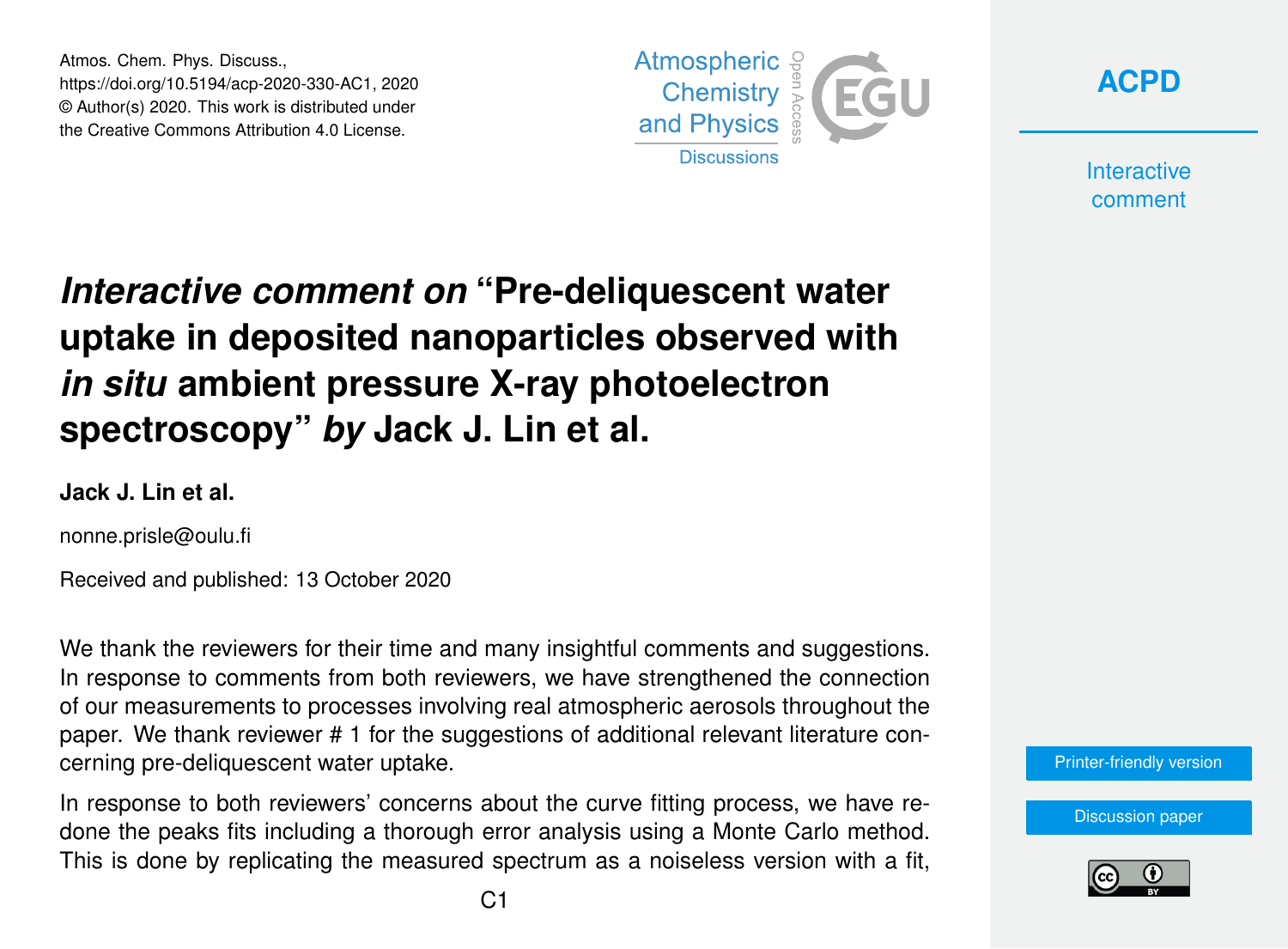which itself has no physical meaning but repeats the overall structure of the measured spectrum. The Monte Carlo procedure then produces a number of virtual experiments by adding random noise to the noiseless spectrum and these virtual spectra are subsequently fitted under the same assumptions as the original measured spectra. The procedure is run 100-200 times, and the uncertainty of each fitting parameter is estimated as  $\pm 2\sigma$ , where  $\sigma$  is the standard deviation of the set of parameters from the Monte Carlo simulations. A description of this error analysis has been added to the Data Analysis section 2.3. Results of the Monte Carlo error analysis are shown as error bars on experimental data and have also been included in the supplement for reference.

Below, we give a point-by-point response to each of the reviewers' comments and indicate corresponding changes made in the revised manuscript.

#### **Reviewer #1**

Specific comments:

1. Line 148: The authors discussed the shift in binding energy and the intensities of the peaks as two independent variables. I wonder if the intensity of the peak changes as a result of changes in the chemical environment. If this is the case, some of the discussions on peak ratios later need to incorporate this dependency.

Binding energies of the core-level electrons depend on the chemical state or surroundings of the element in question. Changes in the chemical state or environment are directly reflected as shifts in the electron binding energies. In XPS experiments, the intensities–or more accurately, the areas–of the spectral peaks directly reflect the amounts of the element in question which is in the chemical states or environments contributing to each peak. A change in peak intensity or area reflects a loss of the element from the chemical states or environments contributing to that peak. For NaCl, where we use the full integrated elemental

# **[ACPD](https://acp.copernicus.org/preprints/)**

**Interactive** comment

[Printer-friendly version](https://acp.copernicus.org/preprints/acp-2020-330/acp-2020-330-AC1-print.pdf)

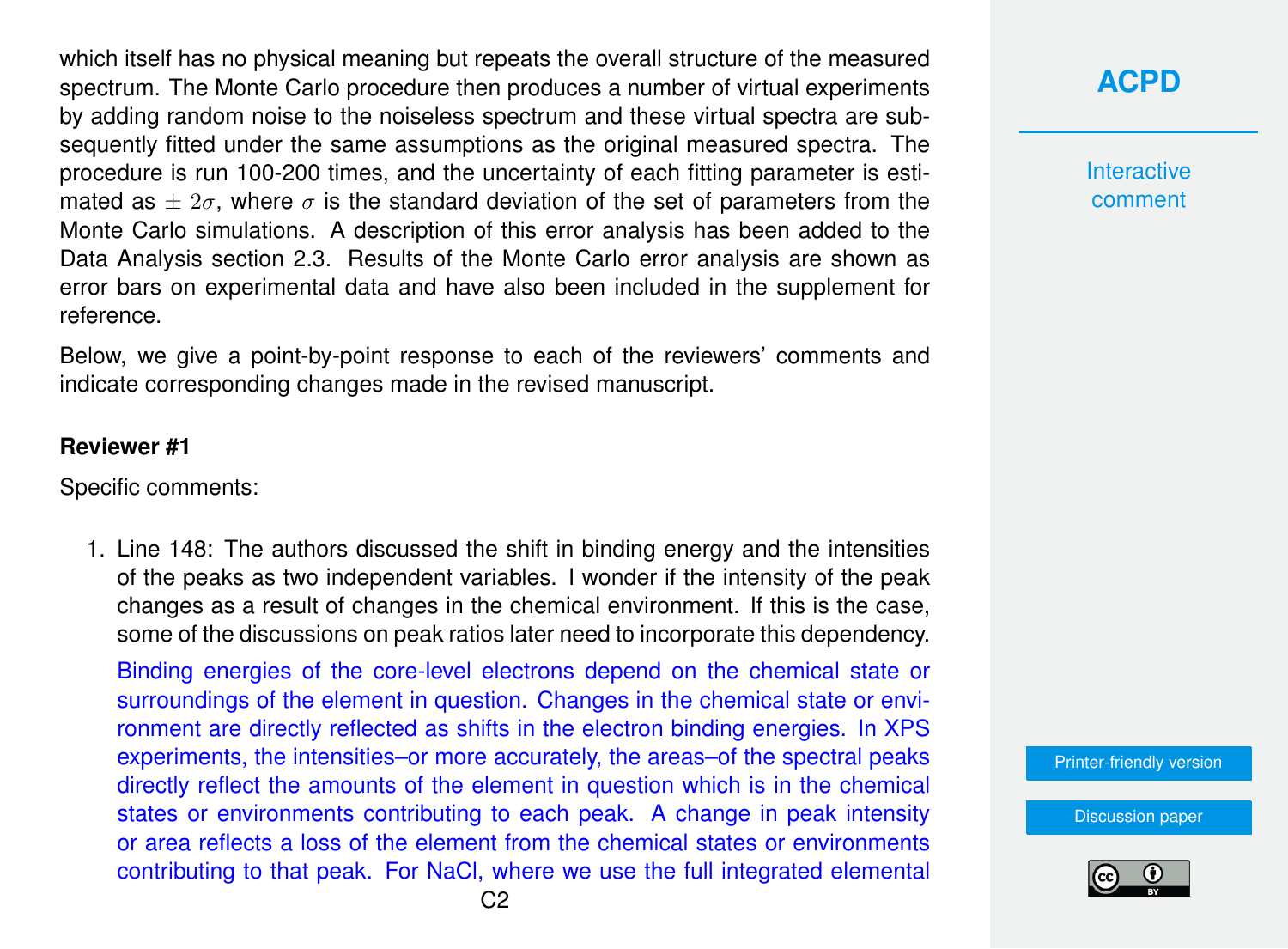peak areas to quantify the amounts of Na and Cl in the systems, a change in the respective peak areas would imply a loss of the element from the system. For the C 1s spectra of the organic aerosols, a change in chemical state of the carbon atoms would be reflected in equivalent opposing changes in the areas of the peaks corresponding to the states involved in the transformation. This proportionality is one of the major advantages of core-level XPS, compared to other surface sensitive techniques, where higher order effects may indeed affect the peak intensities in complex ways (e.g. [Hüfner,](#page-23-0) [2003\)](#page-23-0).

In this work, we use the total amount of Na and total amount of CI (NaCI), total amount of C and total amount of O (sucrose), and amount of C and O in the carboxyl groups (malonic acid) for determining the peak area ratios. Changes in one of these ratios reflect changes in the amounts of each element from the chemical states used in obtaining the ratios, and therefore an effect of water on the chemical composition. Due to the relatively noisy data obtained in some conditions in our experiments, we cannot necessarily distinguish all the possible chemical states that could be formed in connection to the water adsorption onto the particle surfaces. From the present mesurements, we can therefore assert that a loss of peak intensity/area reflects a change, even though we cannot give more details on the chemical nature of this change.

In practice, processes such as charging effects from increasingly ionizing the sample during the XPS experiments can affect the apparent binding energy of the detected photoelectrons, leading to peak broadening. However, this does not change the overall the peak area.

We have tried to clarify these points in the revised manuscript.

2. Figure 3: It is necessary to give more evidence to convince this reviewer that the 0.2eV memory effect is real, from the perspective of experimental uncertainty and peak fitting. Have they reproduced the results? Much of the discussion in that paragraph seems to be more on the results of NaCl(001) single crystals than of

# **[ACPD](https://acp.copernicus.org/preprints/)**

**Interactive** comment

[Printer-friendly version](https://acp.copernicus.org/preprints/acp-2020-330/acp-2020-330-AC1-print.pdf)

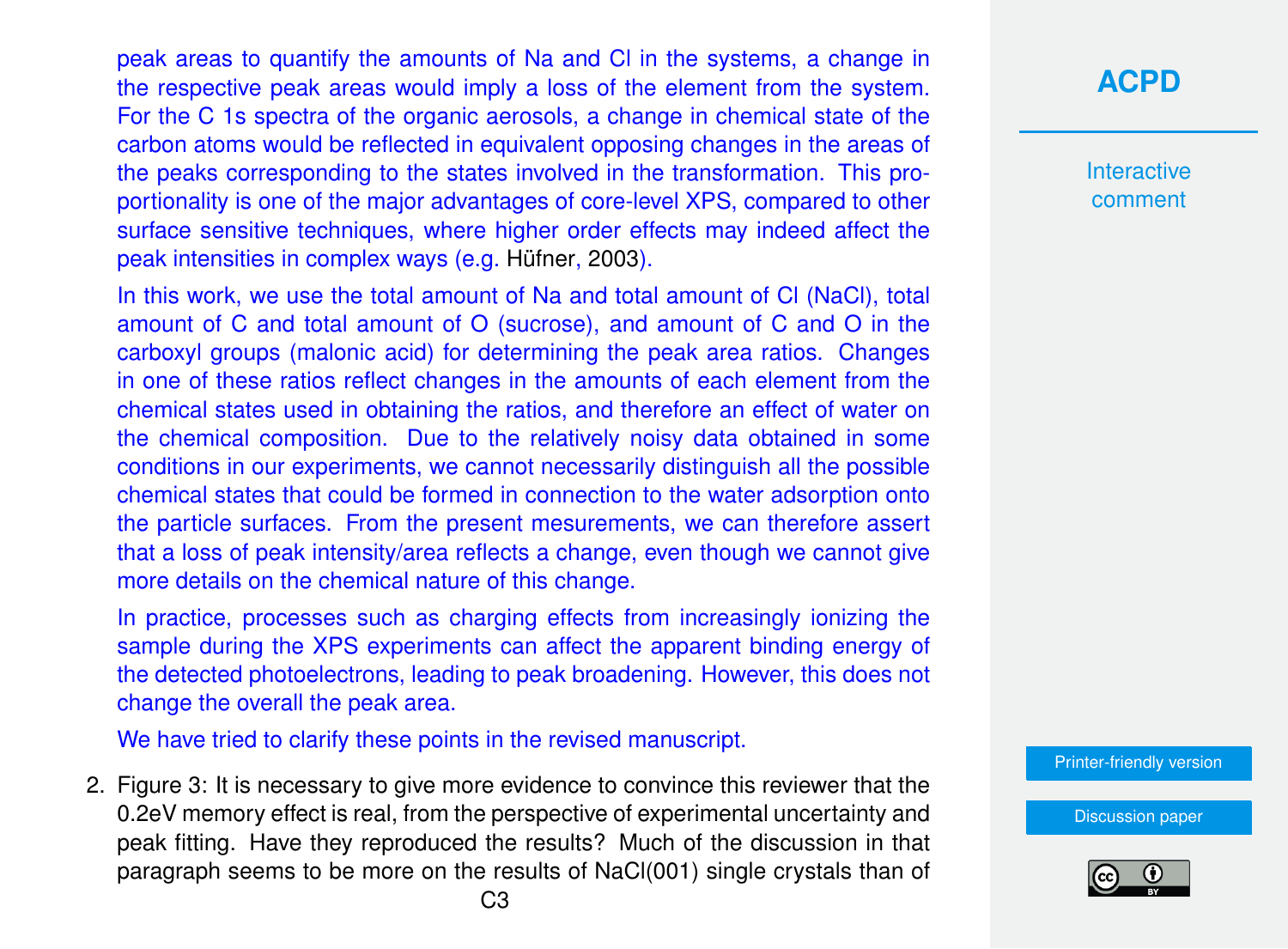the particles. It is interesting to note the NaCl (001) data show another increase in shifts after reaching a plateau. Any reasons?

In this context, it is important to note that these type of experiments require very specialised systems (APXPS) which are not widely available. Most of the existing systems globally are hosted at synchrotron radiation facilities and accessed for a limited time period based on experiment time granted in a highly competitive application process. Therefore, we unfortunately did not have time to repeat all experiments during the time available for our experiments. Furthermore, data analysis is elaborate and key results may only become evident long after the experiment has been concluded. Nevertheless, each of the presented spectra are averages of tens of unique acquisitions (of entire spectra) and therefore in fact ensembles of individual measurements. We note that the individual spectral scans do not drift in energy with time, which means that the stability of the energy scale during the measurement period was very high. In addition, we performed uncertainty estimates for the spectral fits using the Monte Carlo procedure described above. We note that the uncertainties in the binding energy from the Monte Carlo simulations ( $\pm 2\sigma$ , confidence interval of 95%) are much smaller than the observed memory effect of 0.2 eV.

On a technical note, the energy step size used in the acquisition of our XPS spectra is 0.1 eV. This is greater than the energy accuracy (not to be confused with the resolution) of the analyser when operating at the 50 eV or 100 eV pass used in these experiments. We therefore consider an observed memory effect larger than 0.1 eV to be real and not explained by experimental uncertainties alone. A similar memory effect is also observed by [Verdaguer et al.](#page-25-0) [\(2008\)](#page-25-0) for the NaCl(001) crystal, which further supports our present findings for the aerosol samples.

These points have been clarified in the revised manuscript.

We agree that the discussion of our results relies strongly on the comparison

# **[ACPD](https://acp.copernicus.org/preprints/)**

Interactive comment

[Printer-friendly version](https://acp.copernicus.org/preprints/acp-2020-330/acp-2020-330-AC1-print.pdf)

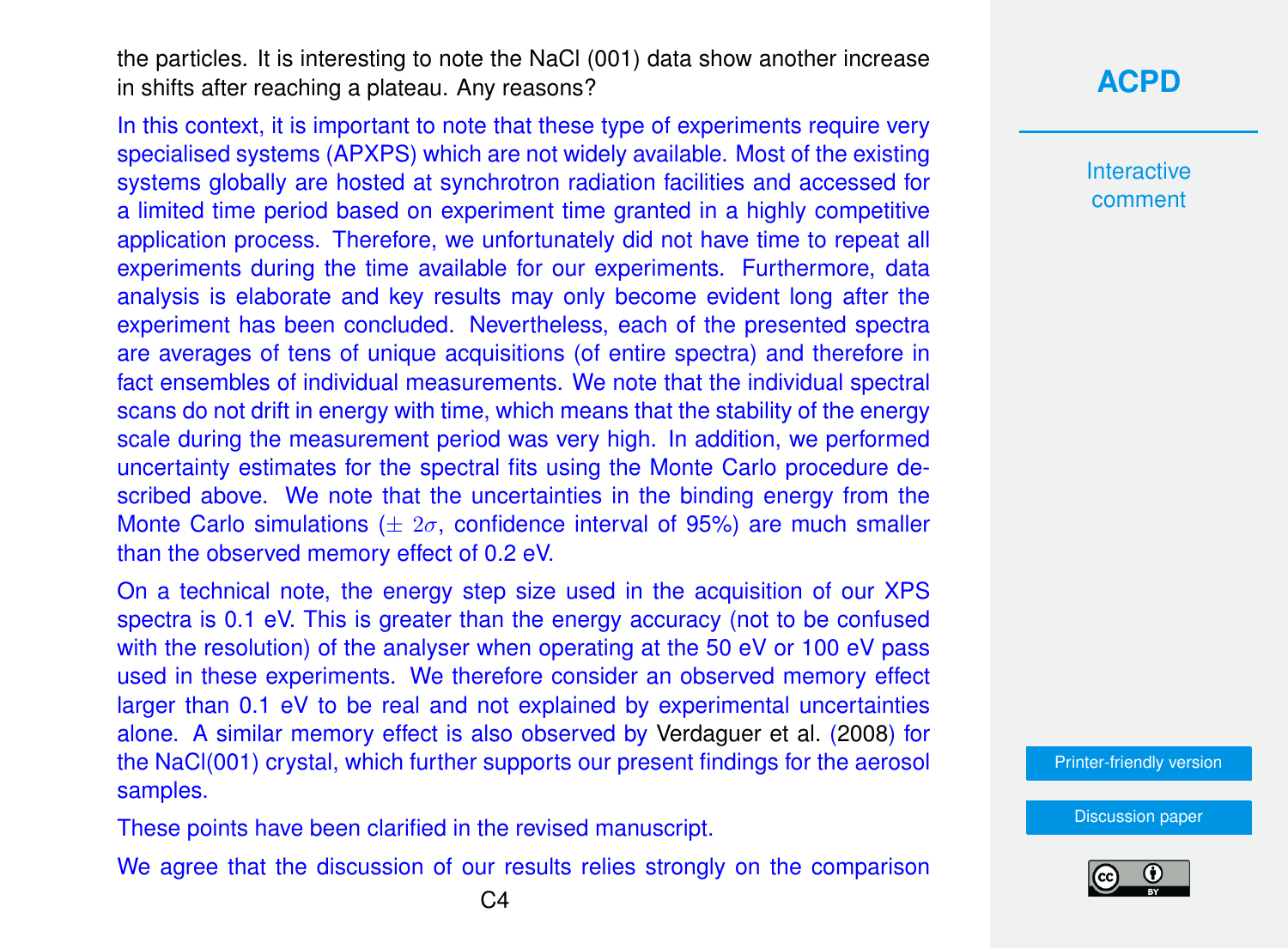to previous results for NaCl(001). We consider this as key to show that our results are in agreement with previous work and thereby anchoring our experiments as feasible also for NaCl nanoparticle samples with a more complex physical structure and further on for the organic malonic acid and sucrose particle samples. The increase in electron binding energy shifts after the plateau observed by [Verdaguer et al.](#page-25-0) [\(2008\)](#page-25-0) has been attributed to more efficient discharging (dissipation of the charge buildup from sample ionization during the XPS measurements) of the NaCl surface due to enhanced mobility of surface ions by solvation into the adsorbed water layer. In the present experiments, we were not able to reach sufficiently high humidities to observe whether such an additional increase would be present also for the nanoparticle samples, but the Cl 2p binding energy shifts do indicate the presence of a plateau after the initial shift. As experimental facilities are continually developed and enabling us to reach higher relative humidities, we hope to have the possibility of studying this phenomenon further in the near future.

3. Line 190-210: The authors discussed that peak broadening of the particles is less than that of single crystals. I don't have a good sense of the discussion because there was no quantitative information for comparison. In Figure 1, compared to 0 mbar peak, the 5 mbar peak did occur to me that there was broadening. It would be good to again have some sensitivity analysis on how fitting and experimental uncertainty would potentially affect the extent of broadening or the lack of it. Are we talking about results that are statistically significant?.

We thank the reviewer for pointing this out. We here refer to changes in the peak broadenings, not to peak broadenings themselves. This has been clarified in the revised manuscript.

In our experiments with aerosol samples, the overall resolution is lower than that in the single crystal experiments of [Verdaguer et al.](#page-25-0) [\(2008\)](#page-25-0) and we do not observe significant changes in the widths of the peaks as a function of humidity.

**[ACPD](https://acp.copernicus.org/preprints/)**

Interactive comment

[Printer-friendly version](https://acp.copernicus.org/preprints/acp-2020-330/acp-2020-330-AC1-print.pdf)

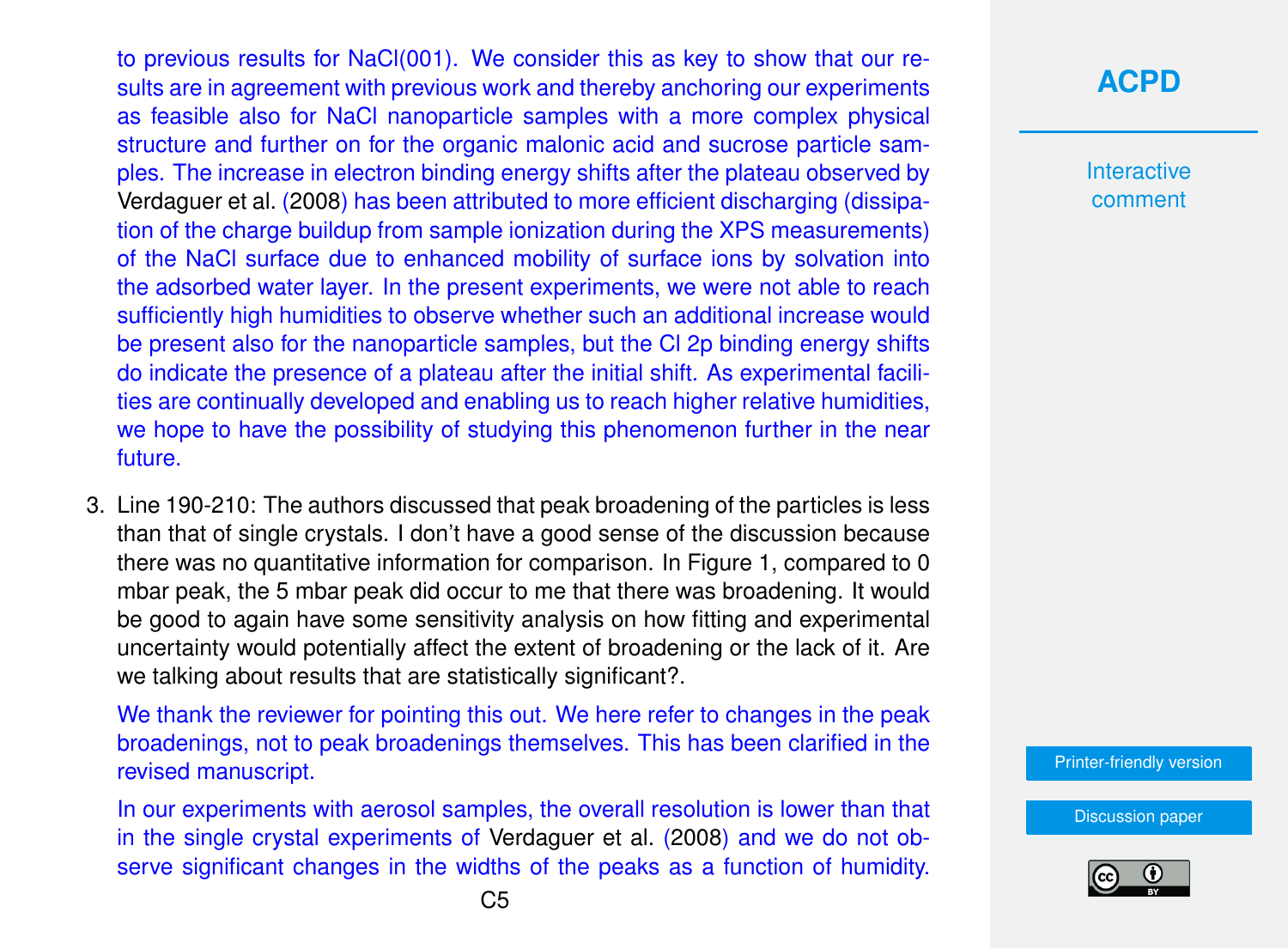We agree that the 5 mbar Na 1s peak does look broader than the corresponding peak at 0 mbar, but the statistics of the spectrum are poor. For the other humidity conditions, no significant changes in the peak broadening were observed. Therefore, the only meaningful information to report regarding the peak broadening in our experiments is the fact that it does not change between the investigated humidities.

We have performed Monte Carlo error analysis of our fits (see above) and included the resulting error estimation ( $\pm 2\sigma$ ) to give the uncertainties (confidence of approximately 95%) due to spectral fitting. We are therefore confident that the results are statistically significant and indeed show changes in the chemical and elemental composition of the particle surfaces.

4. Line 209-213: I cannot follow the logic. It was suggested earlier that "the decrease in peak broadening observed for single crystals is ultimately. attributed to adsorbed water reducing inhomogeneities in the surface potential". Do you mean that particles have more inhomogeneities and therefore the same amount of water will have a less effect in reducing inhomogeneities, when compared to single crystals?

Yes, this was what we meant. The decrease in the peak broadening for the single crystals is indeed attributed to reduced inhomogeneity due to adsorbed water. We attribute our observations for particle smaples to the fact that the nanoparticle surfaces are very different from single crystal surfaces and contain a lot of surface sites that are different from one another in terms of coordination and morphology, and therefore we do not necessarily expect the overall inhomogeneity to be reduced as efficiently as for single crystals. Especially the nanoparticles can contain morphologically sharp regions, where electric fields become larger. While the amount of chemical inhomogeneities may be reduced, we expect that morphological changes would require larger amounts of water, or dissolution, and therefore we do not expect that all electric fields or potentials will be removed from

**[ACPD](https://acp.copernicus.org/preprints/)**

**Interactive** comment

[Printer-friendly version](https://acp.copernicus.org/preprints/acp-2020-330/acp-2020-330-AC1-print.pdf)

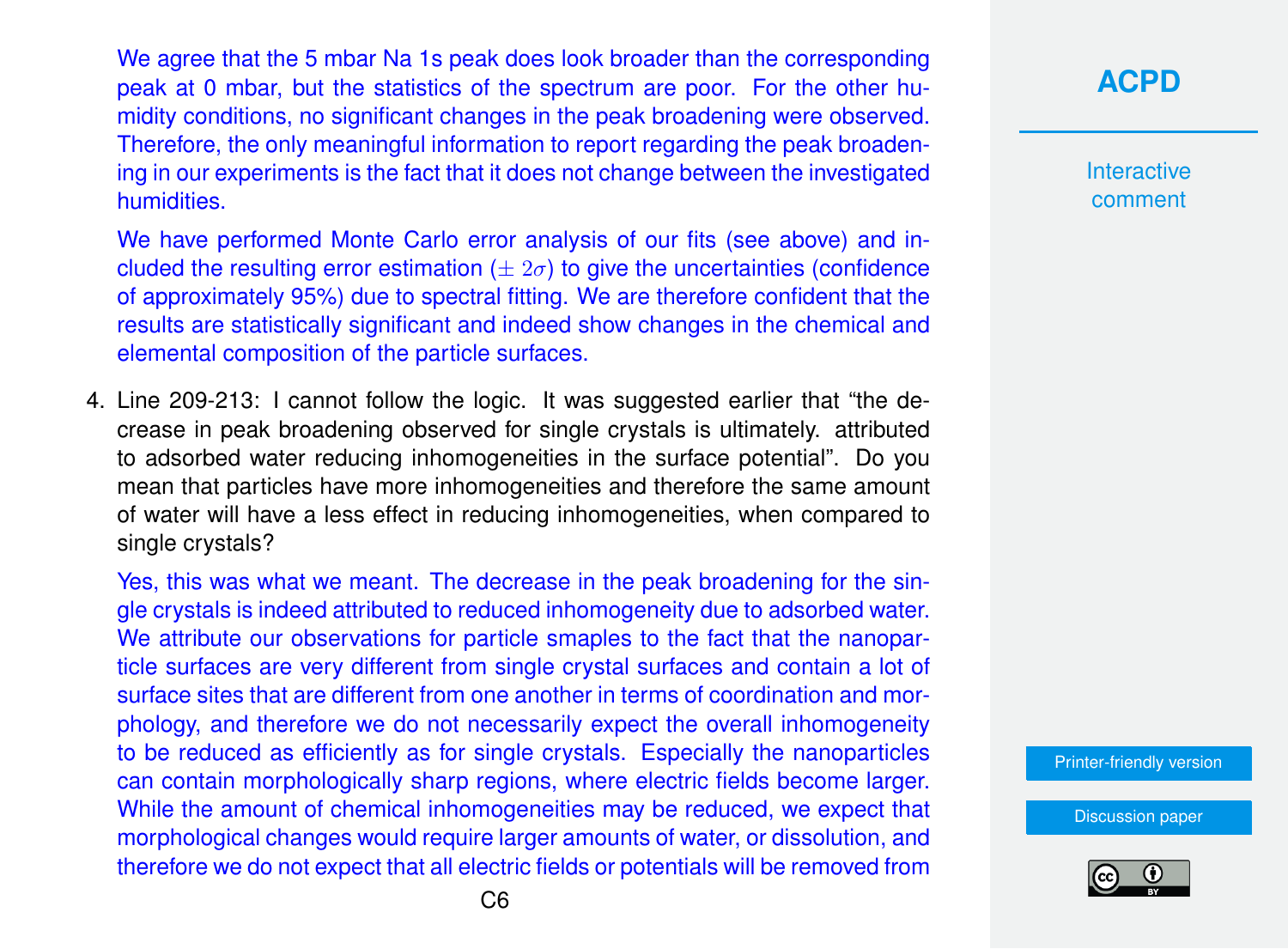the nanoparticle surfaces as efficiently as in the case of single crystals. We have clarified this point in the revised manuscript.

5. I am also confused by the term "immediately" in the sentence "The KPM experiments show that the inhomogeneities are removed immediately after water is adsorbed on the surface." What does it mean in terms of the amount of water needed to remove the inhomogeneities?

With "immediately" we meant to say that this happens already at very low water coverage and does not require the formation of a thick water layer on the particle surfaces. Our point is that the decrease in peak broadening occurs when only very few water molecules are adsorbed onto the crystal surface. This is clarified in the revised manuscript, avoiding the term "immediately", which indeed could unintendedly imply temporal aspects.

6. Line 217: How confident are the authors on these ratios, in light of the experimental uncertainty, especially that for Na 1s at high RH? Also, it is useful to include data of the UHV experiment and 0 mbar after dosing for comparison.

We have entirely redone the analysis related to the spectral fitting, with the same initial assumptions as in the original analysis, providing also a thorough error analysis for the peak area ratios. During this process, we spotted two systematic errors that were made in our original analysis when transferring data from the analysis software to the figures and manuscript. In the revised manuscript, we report the corrected values for the peak area ratios for NaCl and malonic acid and have made new figures with these corrected values, including error bars ( $\pm 2\sigma$ , 95% confidence interval) for the peak area ratios. We note that the overall trend of the malonic acid O:C ratio, as well as the Na:Cl ratio for NaCl, both remain unchanged with respect to our initially reported results.

We are confident that the changes in peak area ratios as shown in Fig. 3 are real and that they reflect changes in the chemical composition at the particle **[ACPD](https://acp.copernicus.org/preprints/)**

**Interactive** comment

[Printer-friendly version](https://acp.copernicus.org/preprints/acp-2020-330/acp-2020-330-AC1-print.pdf)

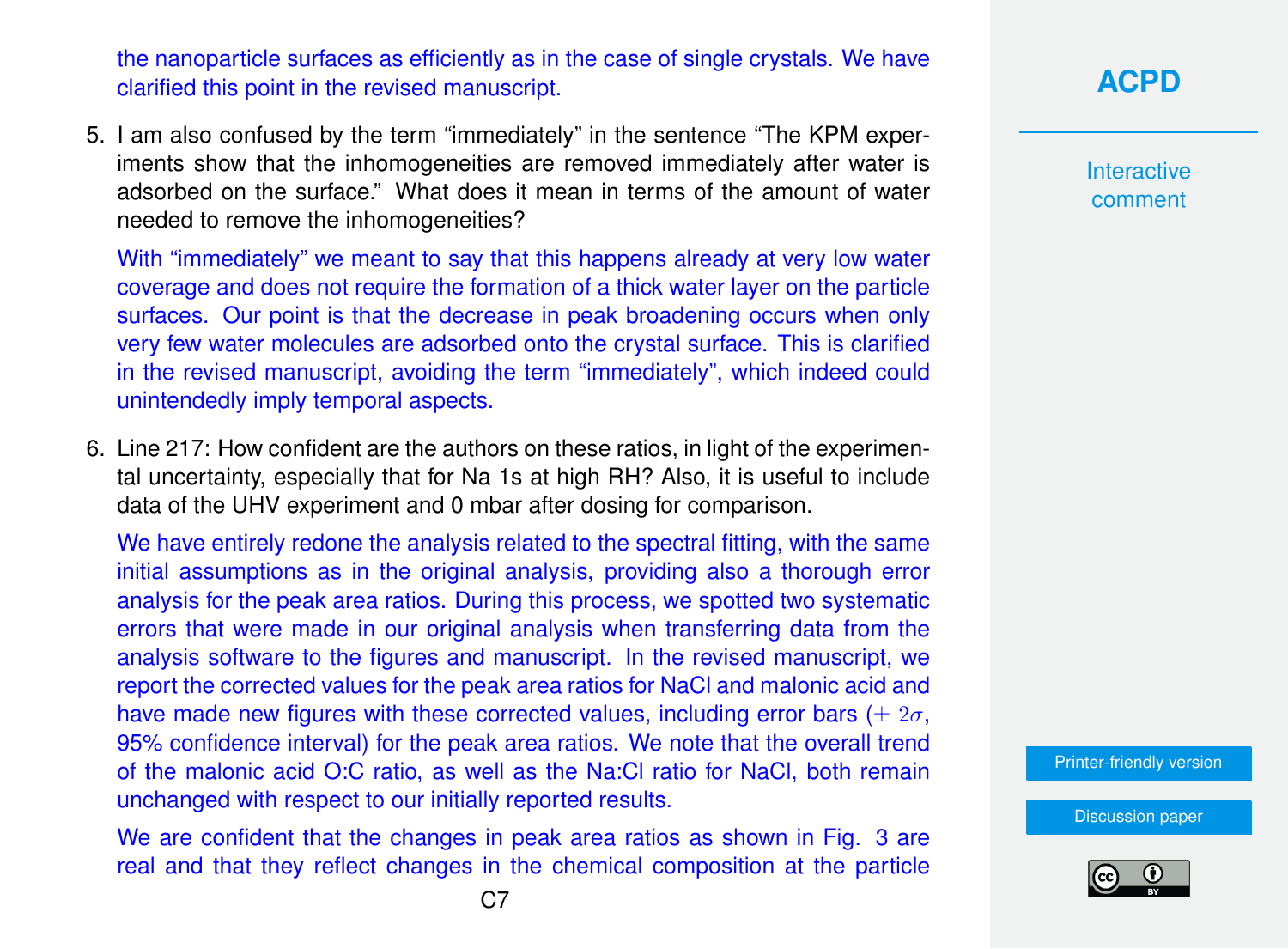surfaces. For malonic acid particles, we cannot at this time offer an explanation to the values of the observed O:C ratio or the behavior at different humidities. However, we chose to report our observations as potentially meaningful in the context of future experiments. For NaCl particles, the possible reasons for the changes in the Na:Cl ratio with humidity are discussed in the manuscript.

We have presented results for 0 mbar after dosing  $H_2O$  (in the manuscript) and UHV (in the supplement) for NaCl particle samples. The Na:Cl ratio after dosing was determined as  $0.62\pm0.11$  ( $2\sigma$ ), or very nearly the same as before water dosing. This information has been added to the revised manuscript. For sucrose particles, similar results are not shown, as there were no significant changes observed between the conditions. For malonic acid, the "0 mbar" (inside the cell, without H<sub>2</sub>O vapor) before or after dosing were unfortunately not measured, due to measurement time constraints. The UHV data is essentially the same as the 0 mbar data, albeit with somewhat better statistics, and therefore does not give more information on the system.

7. Line 268: The C-C/C-H peak dominates all the spectra of sucrose and may significantly affect the fitting of the C-O and O-C-O peaks in C1s. The authors need to do a better job in defending the validity of these fitted results.

We are confident in the fitting of the C 1s C-O and O-C-O peaks. Literature values from the XPS spectrum of sucrose in vacuum [\(Stevens and Schroeder,](#page-25-0) [2009\)](#page-25-0) give a sound initial assumption for the starting points of the spectral fits, and our binding energies for C-O and O-C-O at 0 mbar are in good agreement with those of [Stevens and Schroeder](#page-25-0) [\(2009\)](#page-25-0), as noted in line 274 of the original version of our manuscript. In addition, we have now redone the fitting analysis with 100 Monte Carlo simulations which yielded essentially the same results as before. Results of the re-analysis and Monte Carlo error estimation are presented in the updated Fig. 5.

**[ACPD](https://acp.copernicus.org/preprints/)**

Interactive comment

[Printer-friendly version](https://acp.copernicus.org/preprints/acp-2020-330/acp-2020-330-AC1-print.pdf)

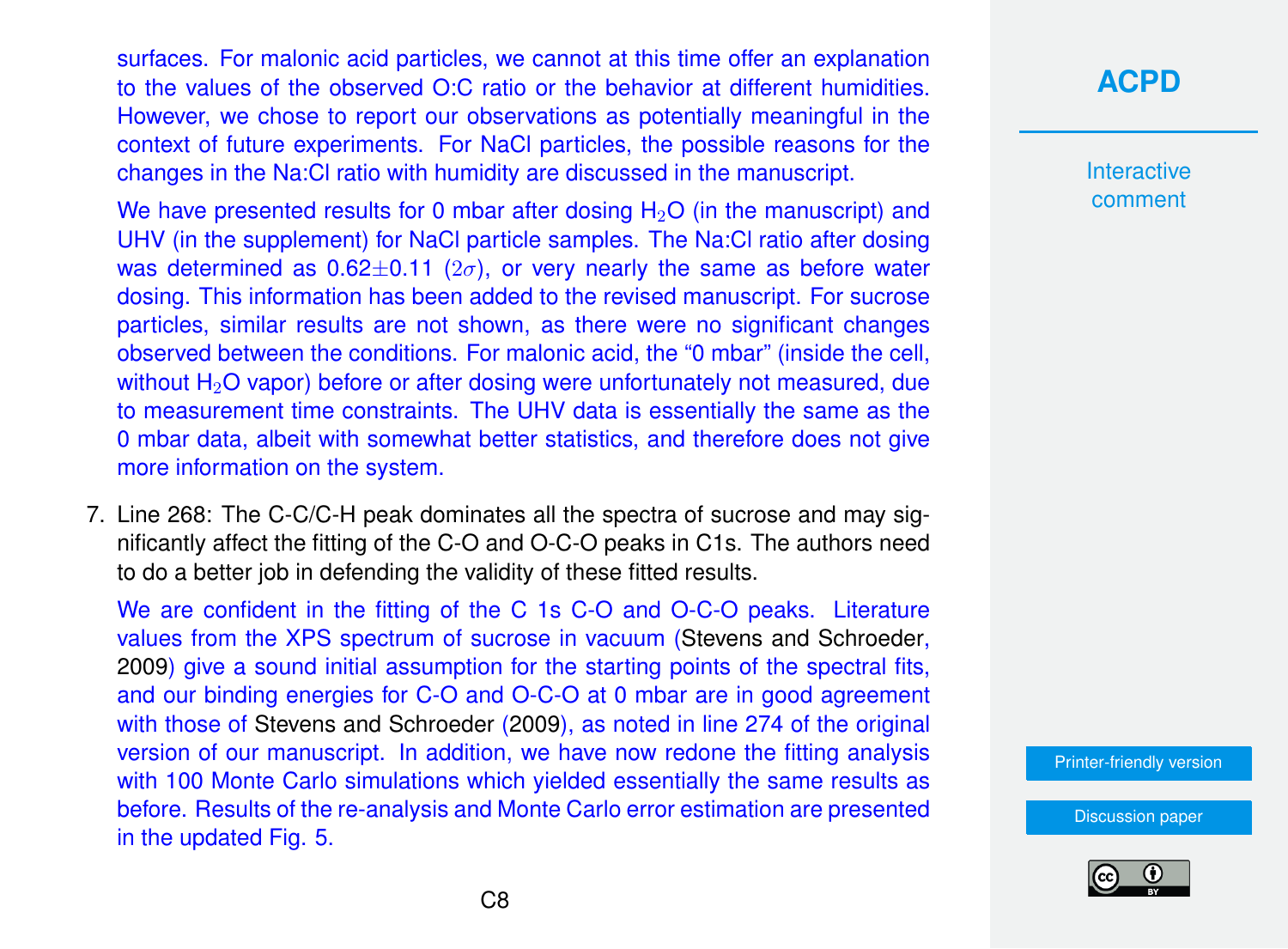8. Line 283: The O1s peak dominates in Figure 6 and the author attributed it to water vapor. I am surprised that whatever interactions between water vapor and the particles can lead to energy shift of the water vapor peak. Do you mean Adsorbed water? Did you see the same in NaCl experiments? Again, I am not sure how the uncertainty would affect the fitting results.

The strong peak in the O 1s spectra is indeed that of gas phase water. However, the binding energy of the water vapor does not change in our fits. The gas phase O 1s binding energies are  $536.05\pm0.03$ ,  $536.06\pm0.02$ , and  $536.03\pm0.01$  eV for 0.2, 1, and 5 mbar  $H_2O$ , respectively. These numbers can now be found in the supplement. In line 280, we have clarified that it is the peak area of gas phase water, and therefore the total amount near the particle surfaces, that is increasing with relative humidity as expected.

We do observe a shift in binding energy of the individual O-C-O and C-O O 1s peaks relative to the gas phase water peak–about 0.5 eV going from 0 mbar to 5 mbar. This could be due to the influence of adsorbed water, but we cannot say for certain since the binding energy shift in both the O 1s and C 1s peaks are small. The shift could also be explained by change in the work function of the particle surfaces due to the presence of gas phase molecules [\(Axnanda et al.,](#page-22-0) [2013\)](#page-22-0). This appears as an apparent binding energy shift that would have a proper reference in ultra-high vacuum.

For the NaCl particle samples, we did not show any O 1s spectra, because we were unable to resolve the adsorbed water signal due to the strong signal from both gas-phase water and silicon oxide from the substrate. The malonic acid and sucrose particles were deposited on gold foil and therefore do not have the same issue with substrate oxide signal.

9. Line 292: I found the discussion " the changes in relative ratios between C-O and O- C-O bound carbon C 1s and oxygen O 1s signals are small" somewhat arbitrary. From eyeballing the peaks, I feel that there are some changes in the **[ACPD](https://acp.copernicus.org/preprints/)**

Interactive comment

[Printer-friendly version](https://acp.copernicus.org/preprints/acp-2020-330/acp-2020-330-AC1-print.pdf)

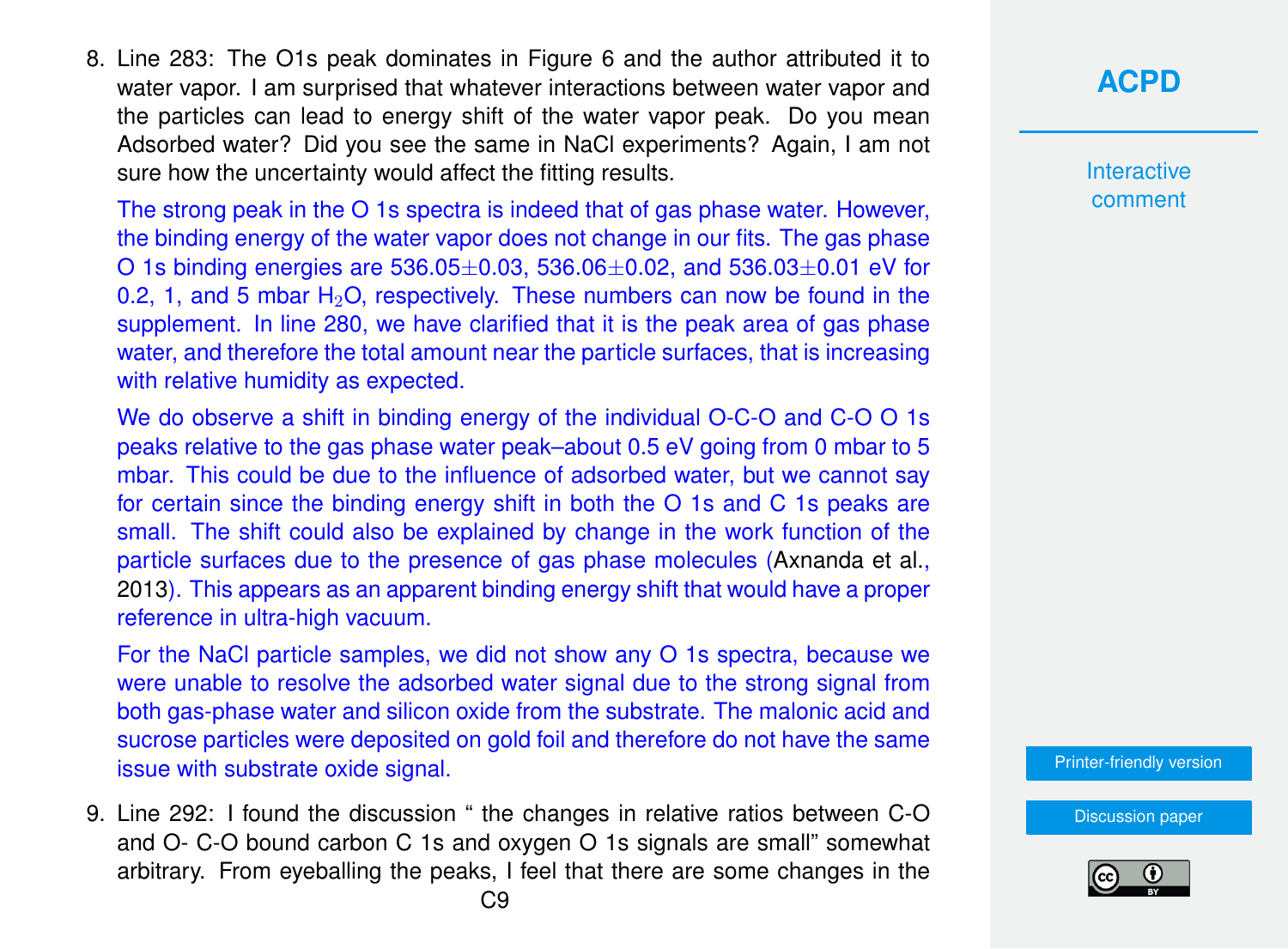ratios of the intensities of the two peaks. If these changes are considered small, I would argue that the changes in Na/Cl ratios are small too.

We agree with the reviewer that the changes are subtle, however they are clear, for both sucrose and NaCl particles. We have presented the corresponding error bars from the Monte Carlo simulations and clarified the discussion on this point in the revised manuscript.

10. Line 295: I found the use of EDB data to support their results not convincing, at least not consistent with the earlier claims that EDB, optical levitation and a host of other techniques do not provide adequate sensitivity in pre-deliquescence water uptake.

We agree that the comparison to EDB experiments could seem inconsistent, given that we present the results from XPS measurements as providing information which is generally not accessible with bulk-sensitive methods. The reference to EDB experiments was made, because these measurements provide some of the only data that our present results can be immediately compared against. We have reformulated this section to clarify that our XPS measurements with their higher sensitivity to condensed water confirm observations from previous EDB experiments.

11. Line 340: Is the comparison of absolute intensities across different spectra (C1s and O1s) valid? I guess ok for observing a trend but may need more justification to compare with the stoichiometric ratio of malonic acid.

No direct comparison is made between the absolute peak areas for C or O, only the C 1s to O 1s peak area ratio. In the data analysis we have taken the different measurement effects which are affecting the peak area ratios into account, by normalizing spectral peak areas to the photoionization cross section of each orbital and the attenuation from scattering of the photoelectrons in the water vapor. **Interactive** comment

[Printer-friendly version](https://acp.copernicus.org/preprints/acp-2020-330/acp-2020-330-AC1-print.pdf)

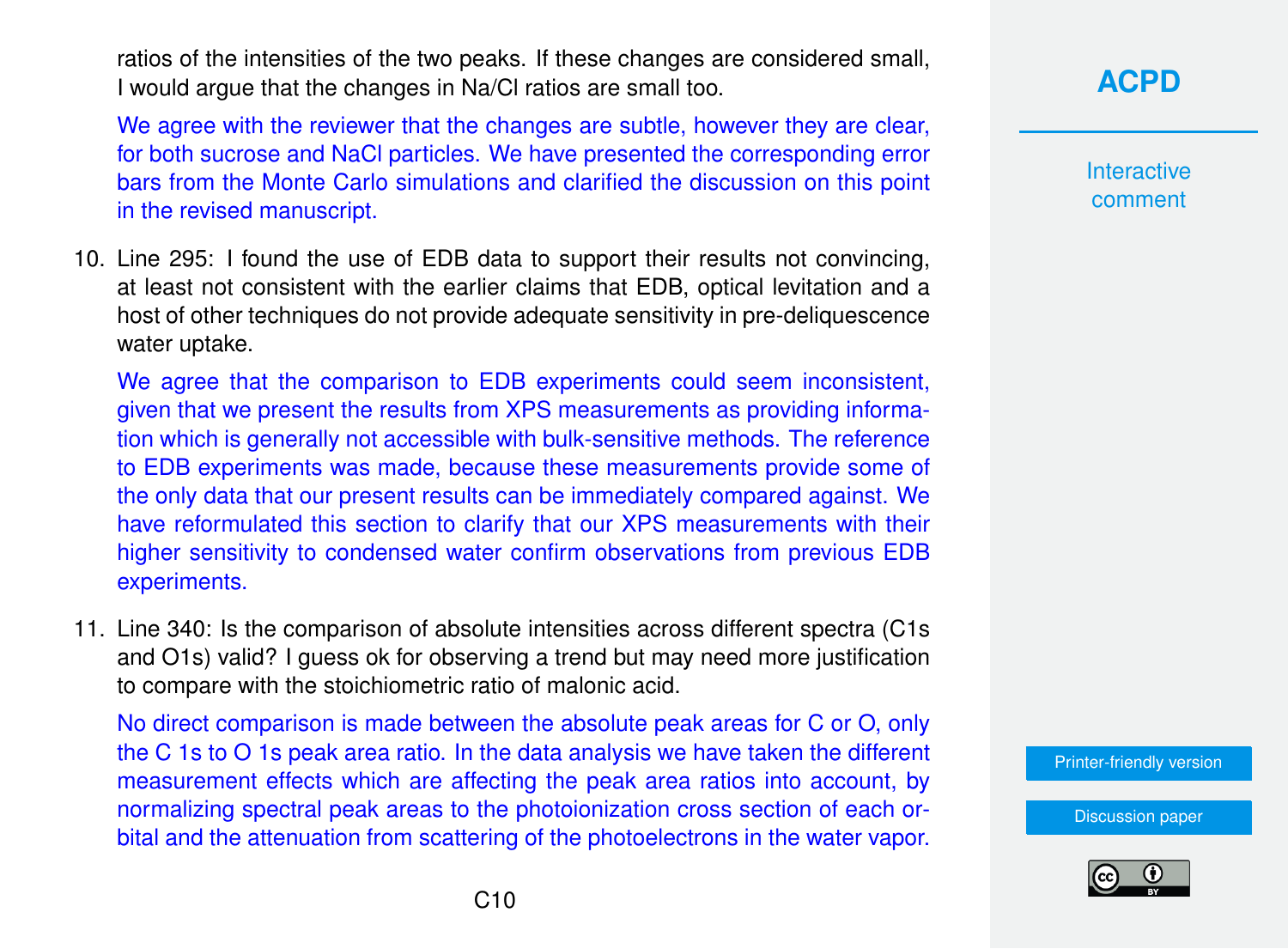The transmission function of the analyzer is constant at these kinetic energies [\(SPECS Surface Nano Analysis GmbH\)](#page-25-0).

12. The authors may want to comment on the application of this technique at high RH values, which are more atmospherically relevant.

Our presented experiments cover relative humidities up to 16%, however, with further optimization of the experimental system, it will be possible to cover the full range of relative humidities from 0 to 100%, further enabled by combination with ultra-high brilliance synchrotron X-rays. We have expanded the discussion in the conclusions section about the applicability of APXPS at higher RH values.

#### **Reviewer #2**

The reviewer makes the important point, that "...the specific importance of this measurement on aerosols is not emphasized. Similar measurements have been performed for non-aerosol samples of the same substances. This is the major shortcoming of the work."

We agree that this is a very important aspect of our presented work, which we have now tried to highlight more clearly in the revised manuscript. We thank the reviewer for their reflection of this and related aspects of implications for atmospheric aerosol processes, which are indeed at the heart of our fundamental motivation for this work. XPS is a powerful and well-known technique in surface science which has recently been applied to systems of more immediate resemblance to atmospheric aerosols. Combined with ambient pressure conditions, the possibilities emerge for also studying processes of immediate atmospheric relevance, including adsorption and desorption from surfaces, and heterogeneous and surface-specific chemistry.

The main aim of our present work has been to investigate the potential for obtaining meaningful results with APXPS for aerosol samples comprising atmospherically relevant chemical components. Considering the additional degrees of freedom in terms of **Interactive** comment

[Printer-friendly version](https://acp.copernicus.org/preprints/acp-2020-330/acp-2020-330-AC1-print.pdf)

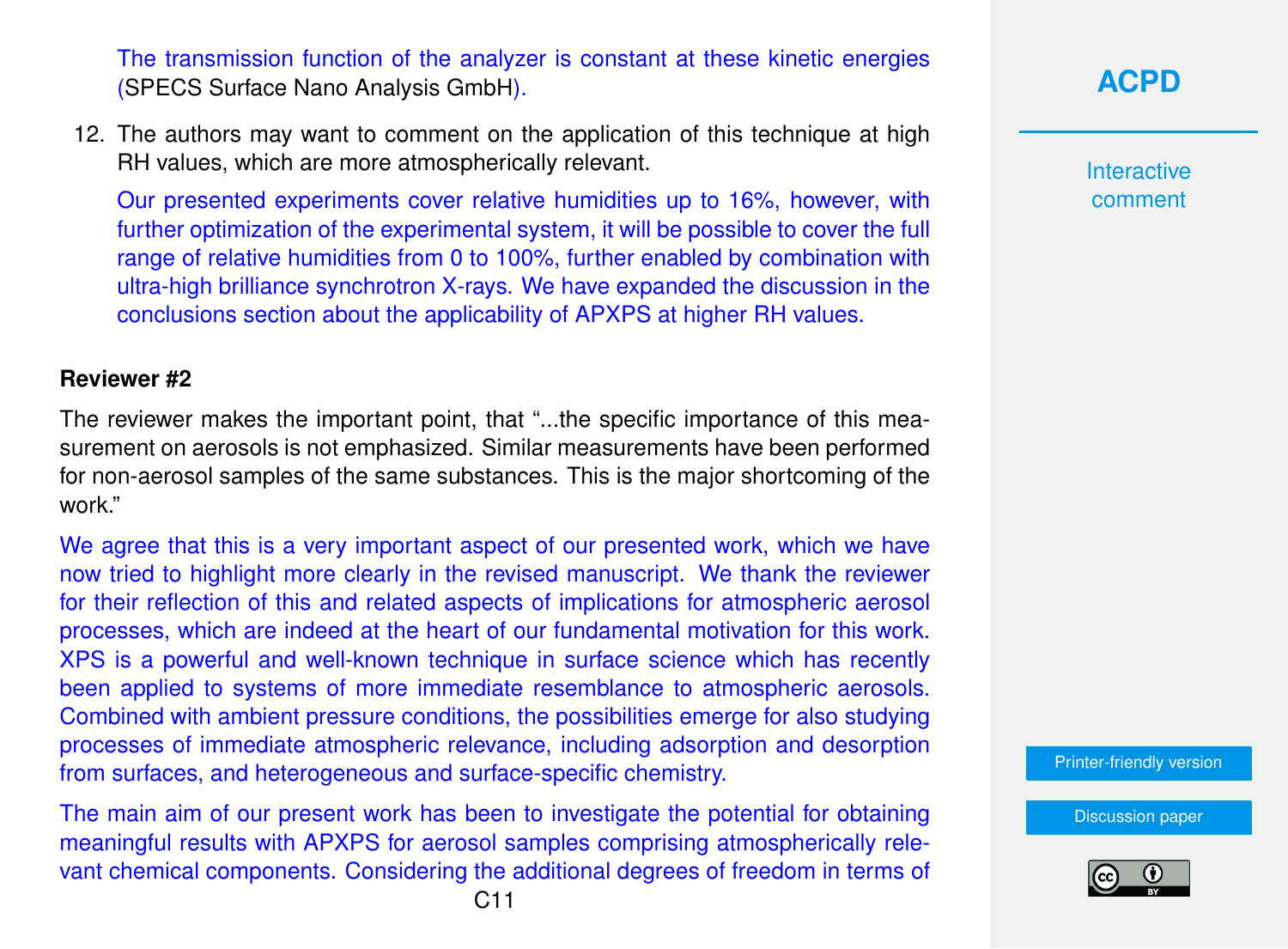variations in size, morphology and sample coverage introduced by the aerosol samples, this was not given a priori to be feasible. We have therefore used simple aerosol compositions and focused on contrasting our results to previous APXPS experiments on relatively simpler, macroscopic single crystal samples. Obtaining results which are in line with these previous measurements serves to benchmark the APXPS measurements for NaCl aerosol samples and allows us to have confidence in the results also for the aerosol samples comprising major atmospheric organic functional groups. The ability to obtain meaningful results with APXPS from deposited aerosol particles of atmospheric relevance opens for the application of this method to a wide range of laboratory-based studies of surface processes. This potentially enables direct and highly surface sensitive investigations of numerous atmospheric relevant processes with very high chemical selectivity.

Our present results confirm that XPS can be used to specifically observe chemical changes on aerosol surfaces which likely cannot be resolved with even high-resolution bulk methods, such as aerosol mass spectrometry. Several recent studies have shown unique features of surfaces, compared to the bulk phase, for systems of atmospherically relevant composition (e.g. [Werner et al.,](#page-25-0) [2018,](#page-25-0) and references therein). We therefore anticipate that the ability to directly probe aerosol surfaces with high sensitivity and chemical selectivity will enable new studies of surface specific processes and chemical properties with atmospheric significance.

Specifically related to the uptake of water to the aerosol phase, we anticipate that the presence of water at the aerosol surface could impact water catalyzed chemical reactions, as well as reactions involving mobilization of charged species such as organic and inorganic ions or components with acid-base functionalities. The existence of an aqueous layer may also impact adsorptive gas–particle equilibrium of other semi-volatile species in addition to water and in turn their further chemical fate in the atmosphere. The main significance of our current findings is that these processes could occur as a consequence of water adsorption in even very dry conditions. The

# **[ACPD](https://acp.copernicus.org/preprints/)**

**Interactive** comment

[Printer-friendly version](https://acp.copernicus.org/preprints/acp-2020-330/acp-2020-330-AC1-print.pdf)

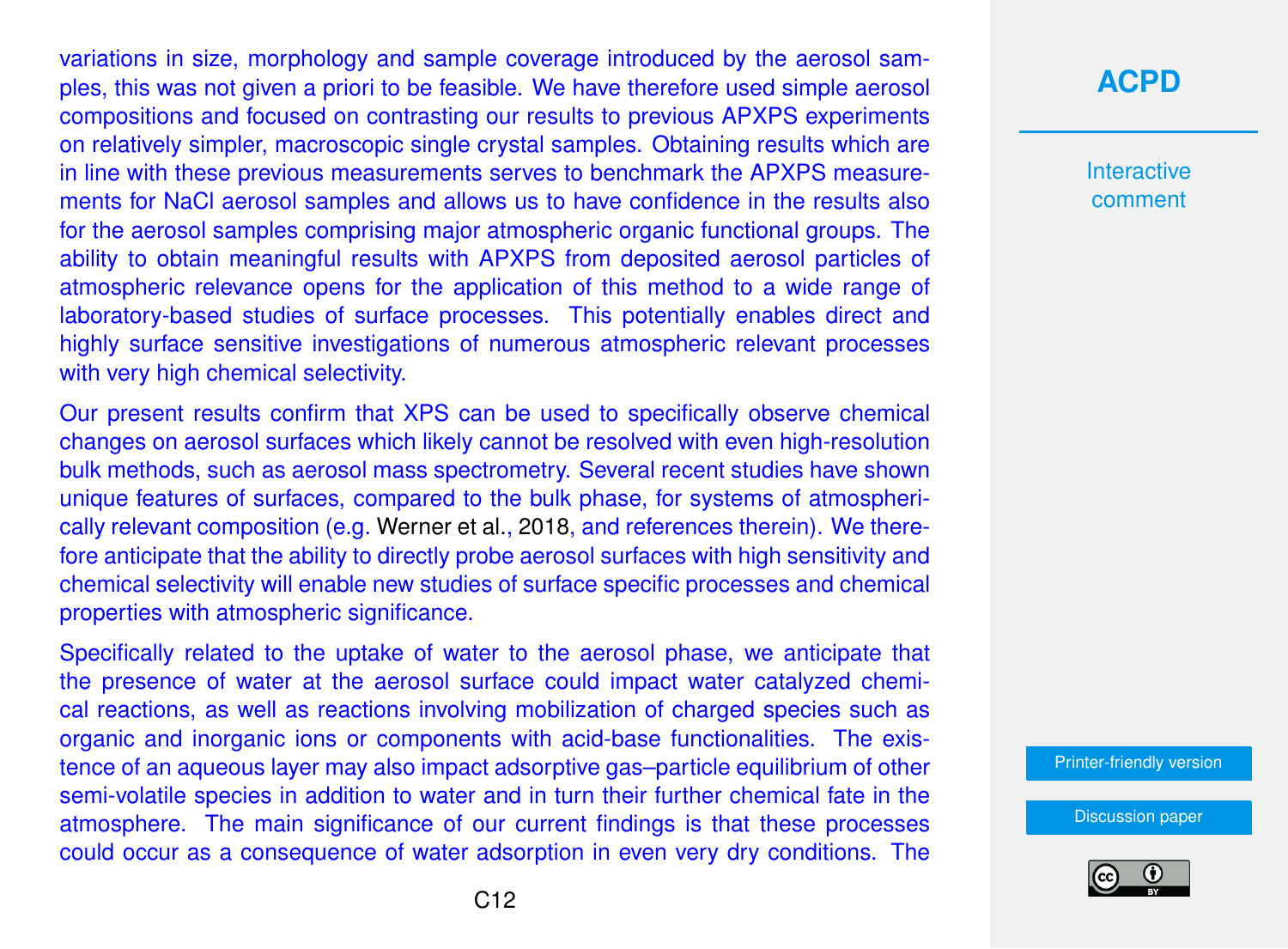surface–to–bulk volume ratios of finite-sized atmospheric aerosols are orders of magnitude larger than for macroscopic systems [\(Prisle et al.,](#page-24-0) [2010b;](#page-24-0) [Bzdek et al.,](#page-22-0) [2020\)](#page-22-0) and consequently even processes which are confined to the immediate surface region could significantly impact the overall aerosol transformation.

We have highlighted these aspects in the revised manuscript. Speculating on the exact nature and magnitude of the vast number of possible chemical and physical transformations of atmospheric aerosol surfaces is however outside the scope of this work.

Other major comments:

1. The literature review and discussion focus on aerosol water uptake, a phenomenon separate from water adsorption below deliquescence. More emphasis could be placed, in the introductory and concluding sections, on the chemistry occurring on surfaces of aerosol particles. Surface chemistry and reactions occurring during evaporation/condensation on aerosols is a separate and rapidly evolving branch of this science with many recent publications. This manuscript would have a larger impact if it included some references to recent developments in this topic. What reactions are promoted by adsorption of water molecules onto pre-deliquescent NaCl or carboxylic acids? This is an important question for this manuscript to discuss.

We have focused the literature review and discussion on observations of aerosol water uptake and pre-deliquescent water uptake to salt surfaces, since these provide the immediate context of our present measurements. The direct observation of water adsorption to surfaces of aerosol particles at very low humidities could indeed have significant implications for aerosol surface and heterogeneous chemistry, for example via mechanisms as suggested above. It could further**[ACPD](https://acp.copernicus.org/preprints/)**

**Interactive** comment

[Printer-friendly version](https://acp.copernicus.org/preprints/acp-2020-330/acp-2020-330-AC1-print.pdf)

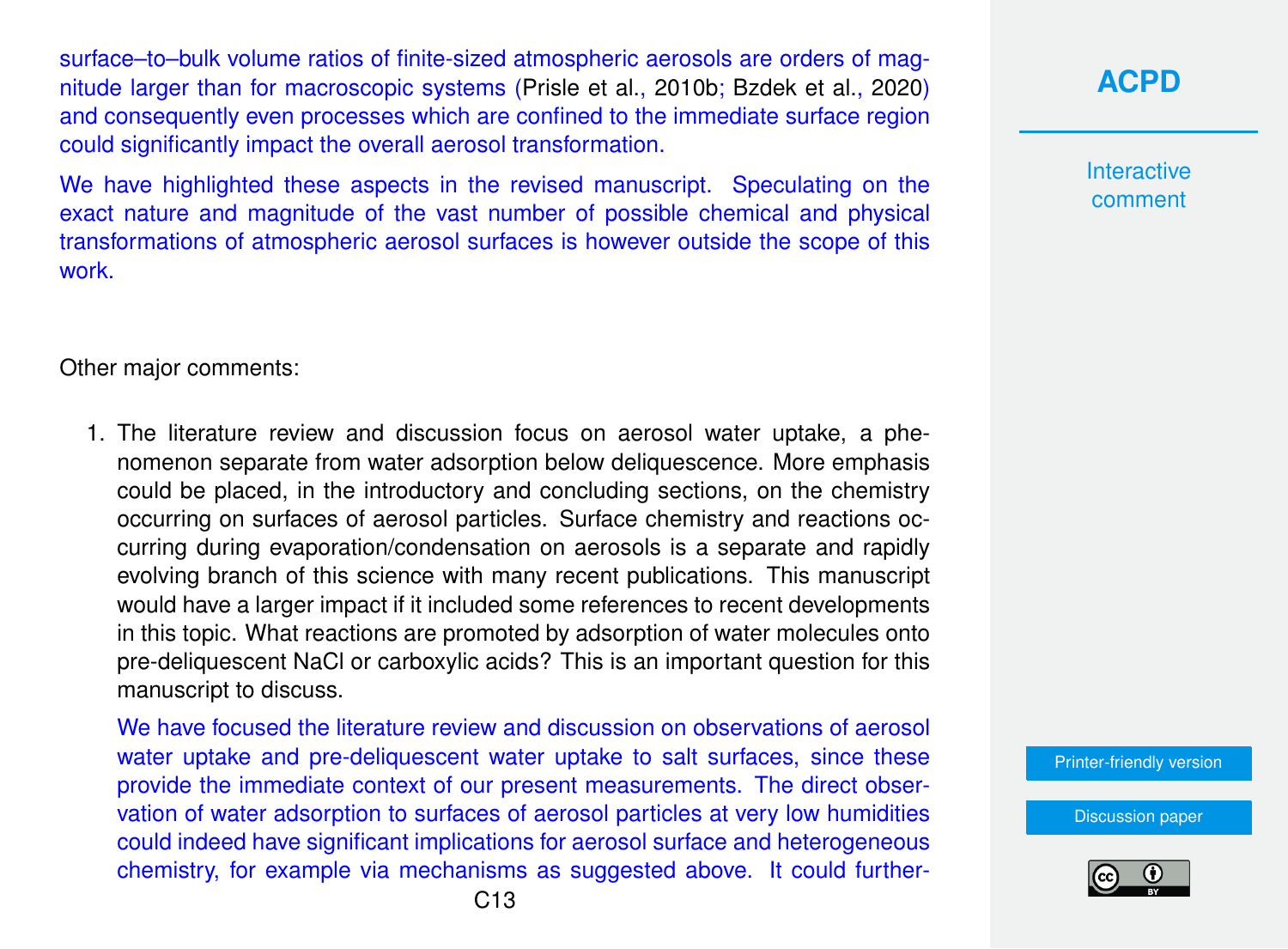more readily be speculated that other volatile or semi-volatile atmospheric components similarly adsorb at aerosol surfaces, in quantities which go unnoticed in bulk-sensitive measurements, but with ability to significantly alter the chemical state and further chemical transformation of molecules in the top-most surface layers of the aerosol.

The reviewer makes an excellent point, so in the revised manuscript we have added discussion of recent aerosol surface chemistry and reactions to the introduction as context for our measurements.

The surfaces of aerosol and droplet particles are distinct physical and chemical environments compared to their associated bulk phases. The composition of the droplet surface can influence the mass transport and chemical reactions that occur at the surface (e.g. [Cosman et al.,](#page-22-0) [2008;](#page-22-0) [Park et al.,](#page-24-0) [2009;](#page-24-0) [Roy et al.,](#page-24-0) [2020\)](#page-24-0). The acidity of organic acids on water surfaces has been measured to be much lower than predicted for the bulk aqueous phase [\(Enami et al.,](#page-22-0) [2010;](#page-22-0) [Werner](#page-25-0) [et al.,](#page-25-0) [2018\)](#page-25-0). The presence of surface-active organic molecules on droplet surfaces can affect droplet surface tension [\(Shulman et al.,](#page-24-0) [1996;](#page-24-0) [Bzdek et al.,](#page-22-0) [2020\)](#page-22-0) and morphology [\(Kwamena et al.,](#page-23-0) [2010\)](#page-23-0) that affect both warm [\(Sareen et al.,](#page-24-0) [2013;](#page-24-0) [Ovadnevaite et al.,](#page-24-0) [2017\)](#page-24-0) and ice cloud nucleation [\(Knopf and Forrester,](#page-23-0) [2011;](#page-23-0) [Perkins et al.,](#page-24-0) [2020\)](#page-24-0). The formation of an aqueous phase can lead to the partitioning of water-soluble gases to the condensed phase [\(Prisle et al.,](#page-24-0) [2010a\)](#page-24-0), including many reactive oxidants [\(Donaldson and Valsaraj,](#page-22-0) [2010\)](#page-22-0), that can initiate a wide range of aqueous phase chemistry [\(McNeill,](#page-23-0) [2015\)](#page-23-0).

A number of aqueous phase reactions occur between inorganic salt species and organic compounds. The hygroscopic properties of sodium halide particles coated with fatty acids depend on both the salt anion and the carboxylic acid, with some mixtures showing barriers to water uptake while others do not [\(Miñambres](#page-23-0) [et al.,](#page-23-0) [2014\)](#page-23-0). Depletion of chloride and bromide from marine aerosol particles increases under the influence of biogenic wildfire emissions that contribute or-

# **[ACPD](https://acp.copernicus.org/preprints/)**

Interactive comment

[Printer-friendly version](https://acp.copernicus.org/preprints/acp-2020-330/acp-2020-330-AC1-print.pdf)

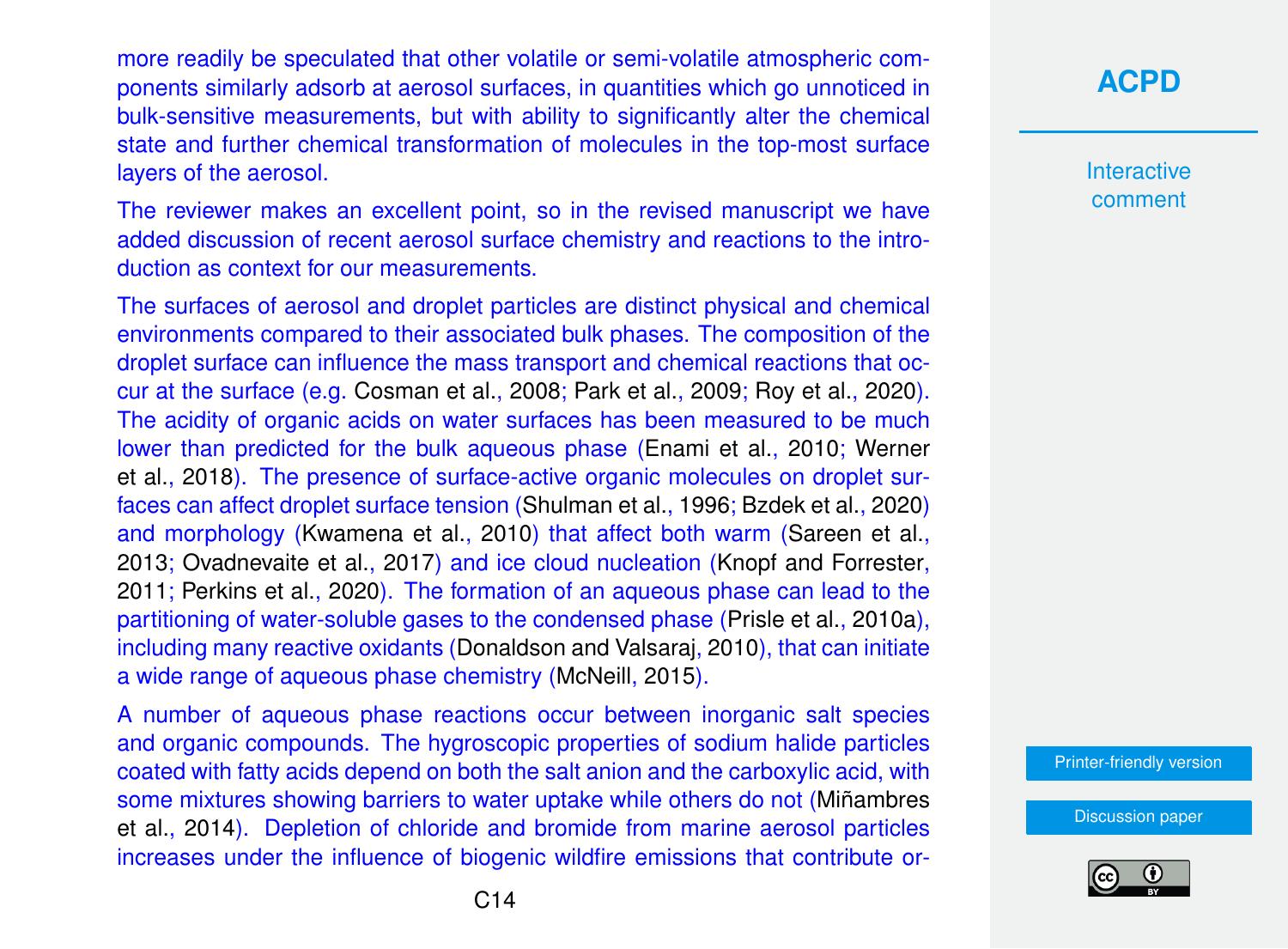ganic acid to the aerosol [\(Braun et al.,](#page-22-0) [2017\)](#page-22-0). Enhanced production of sulfate aerosol via nitrate photolysis was observed to be facilitated by the presence of surface-active halide ions [\(Zhang et al.,](#page-25-0) [2020\)](#page-25-0).

2. The conclusions are not prevalent enough. The assessment summarizing each qualitative/quantitative description are lost in each paragraph, although the results are presented with very good attention to detail and thoughtful analysis. I recommend improving the prevalence of these conclusion sentences, e.g. through their placement at the head of each paragraph, through an increased number of headings, or via another method. This would significantly improve the comfort of the reader and perhaps the breadth of the readership.

We thank the reviewer for this observation and have done our best to restructure the discussion to emphasize the main conclusions throughout the revised manuscript.

3. The peak fitting parameters are missing, although the fitting of peaks in this work is described with great care. Further, displaying all the peak fits in the main text may not be necessary. The statistical analysis of these peaks (peak area, peak width, peak shifts) are more interesting. More emphasis on the statistics would be helpful in interpreting the quality of the data and the conclusions presented.

We now present the peak fitting parameters, specifically binding energy, peak area, Lorenzian FWHM, Gaussian FWHM, total FWHM, and asymmetry parameter in the tables in section S1 of the supplement. We have clarified the description of these parameters and their relation to the analysis in the revised manuscript. The main parameters used in our analysis–photoelectron binding energy, peak area, and total FWHM–are described in the main text. The remaining peak fitting parameters are described in the supplement for reference and completeness. Following the Monte Carlo error estimation of the peak fitting parameters, we have strengthened the emphasis on statistics in the data analysis.

**[ACPD](https://acp.copernicus.org/preprints/)**

**Interactive** comment

[Printer-friendly version](https://acp.copernicus.org/preprints/acp-2020-330/acp-2020-330-AC1-print.pdf)

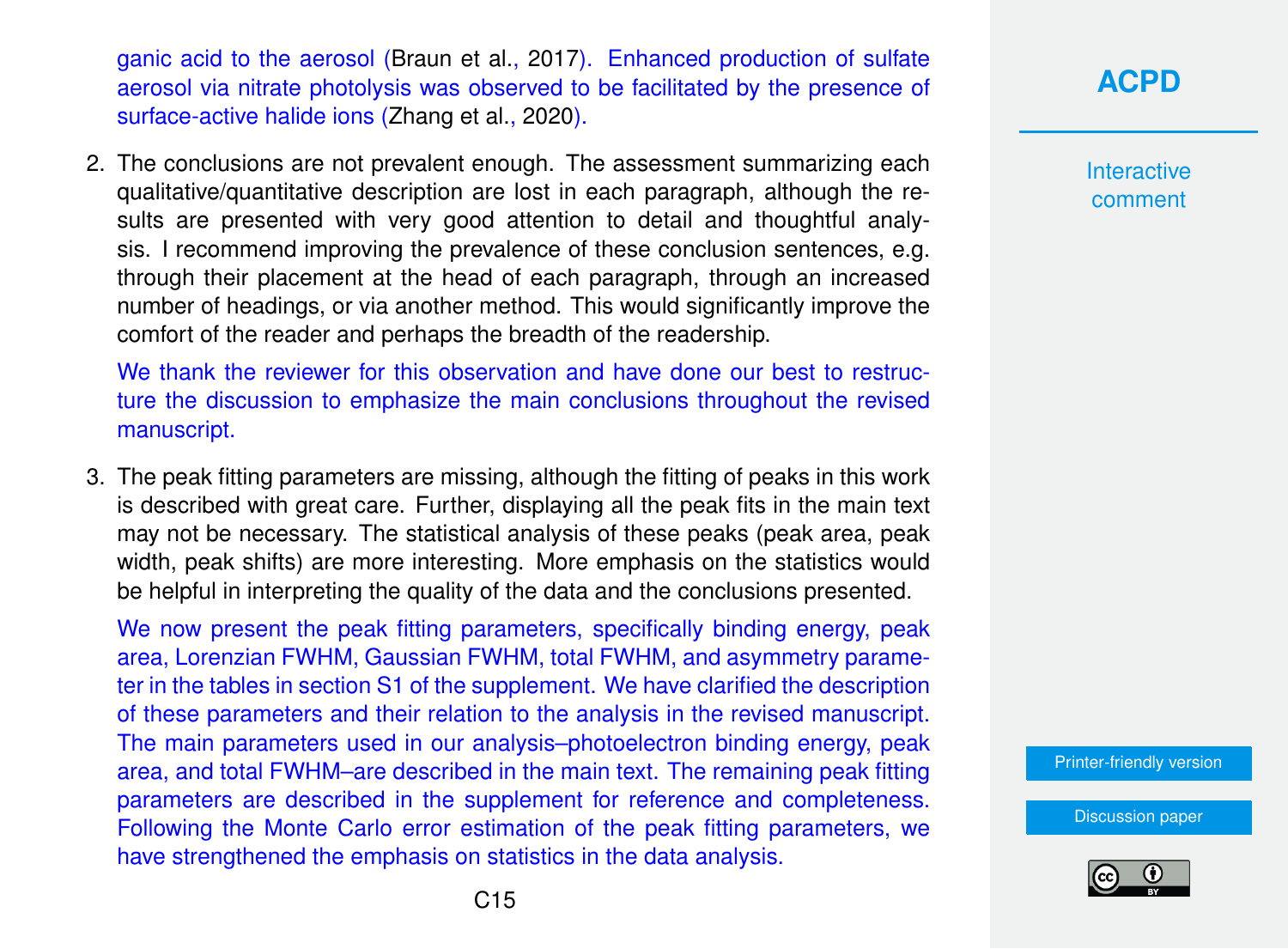Minor comments:

1. The fitted peaks in each figure are visually blocking the data points. Please rectify the situation.

We thank the reviewer for pointing this out. We have made sure the data points are plotted on top of the fits in Figs. 1–2, and 5–8.

2. In the introduction or XPS measurement section, a brief description of the measurement mechanism and e.g. the meaning of the signal, for a slightly broader audience, would be appreciated. This topic is of great interest to various readers who do not use **XPS**.

We thank the reviewer for this very useful suggestion. We have clarified the key concept of electron binding energy underpinning the XPS measurements and the resulting XPS signal in the general experimental section and the significance of the electron binding energies and peak areas determined from the XPS spectra in the data analysis section. Specifically, we have made the following changes:

l. 70-75: *"Photoelectron spectroscopy utilizes the photoelectric effect, by which the sample is ionized from inelastic collisions with photons and the emitted electrons are detected and characterized in terms of their kinetic energy (E<sub>k</sub>). When the ionizing photon energy (hν) is known, the binding energy (E<sub>b</sub>) of electrons within the sample can be determined simply as*  $E_b = h\nu - E_k$ . By using X-ray *photons, core-level atomic-like orbitals can be ionized, and the electron binding energy gives a very sensitive fingerprint of the chemical composition and environment of the sample. XPS is furthermore a highly surface-sensitive technique, because the resulting kinetic energies of the photoelectrons yield very short characteristic attenuation lengths and the detected photoelectron signal originates mainly from the topmost few nanometers of the sample. An XPS measurement consists of measuring the intensity of photoelectrons emitted from the sample as*

# **[ACPD](https://acp.copernicus.org/preprints/)**

**Interactive** comment

[Printer-friendly version](https://acp.copernicus.org/preprints/acp-2020-330/acp-2020-330-AC1-print.pdf)

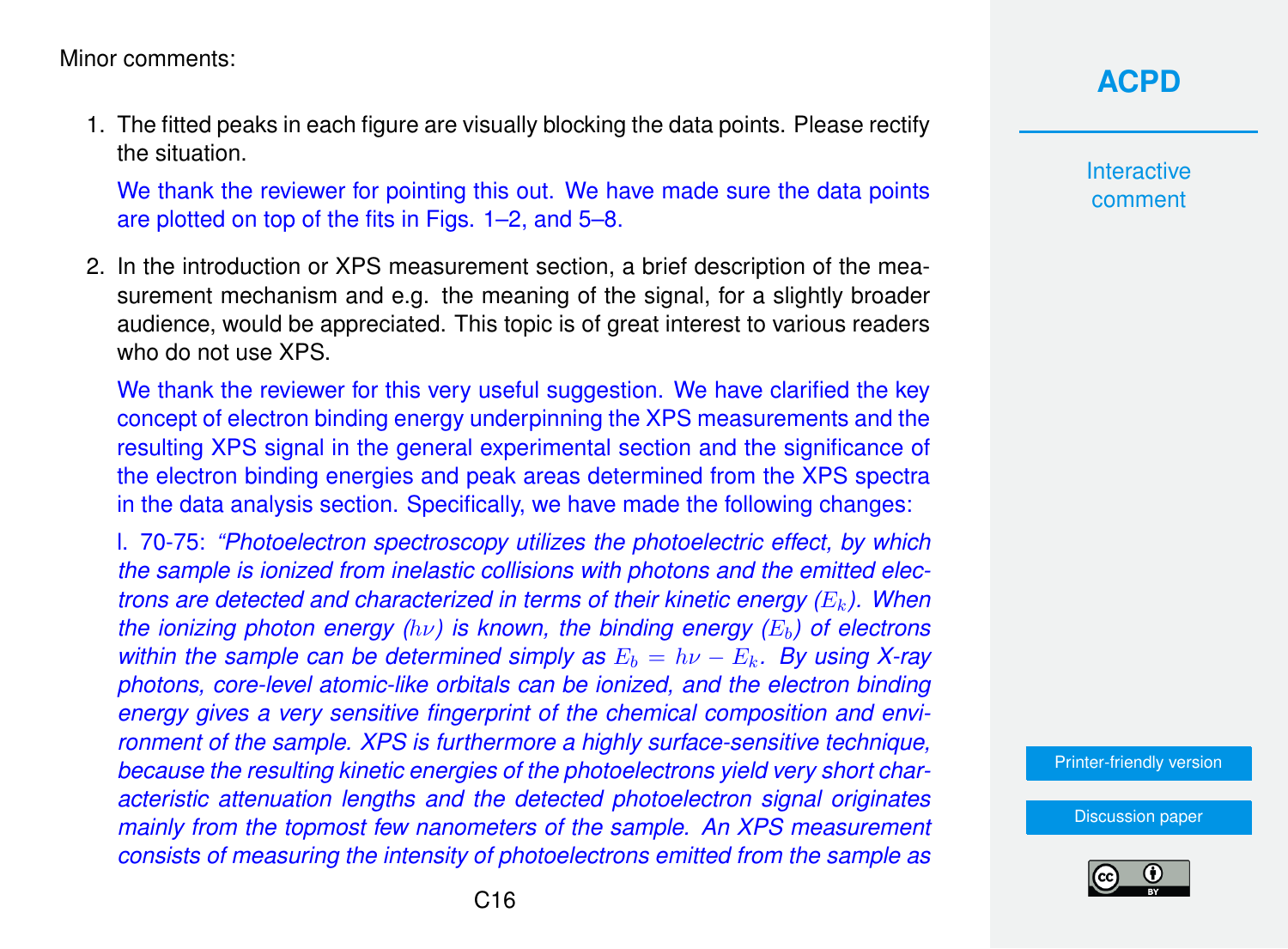*a function of the electron kinetic energy. Typically, an XPS spectrum presents the photoelectron signal intensity as function of the orbital binding energy and consists of a collection of peaks, each corresponding to a different chemical species or environment. Here, we quantify the spectral peaks in terms of their areas, which are directly proportional to the relative abundances of each species on the surface of the sample. Spectral fitting techniques are employed to obtain accurate results for both binding energies and peak areas.*

The second paragraph of section 2.3: *"The aim of the spectral fitting procedure is to characterize the measured spectra in terms of peak position and intensity. The position of a given peak gives the binding energy of the core electron for a given element. Changes in the binding energy as well as the width of the fitted peaks– or peak broadening–indicate changes in the chemical environment or physical state of the sampled surface. The area of the peak is directly proportional to the amount of the element being measured. For the analysis here, we determine the elemental composition of particle surfaces as the relative ratios of the core level peak areas. The peak area of the XPS signal depends on a number of factors, including experimental parameters of the incident radiation and electron spectrometer as well as physical and environmental properties affecting the orbital from which the photoelectron originated. If all of these parameters are known, the XPS signal can be used to quantify the amount of species* i*. While these parameters are not always known, comparison of XPS signals is still possible to quantify differences in elemental abundances and chemical states between experimental conditions. Before extracting relative ratios of the peaks, all spectra were normalized to the photoionization cross section [\(Yeh and Lindau,](#page-25-0) [1985\)](#page-25-0) of the given core electron. The attenuation of photoelectron intensity due to scattering of the photoelectrons from the water vapor was estimated by using the kinetic theory formulation [\(Ogletree et al.,](#page-24-0) [2009\)](#page-24-0) and measured electron scattering cross section data [\(Muñoz et al.,](#page-23-0) [2007\)](#page-23-0). The attenuation must be taken into account, because the fixed excitation energy from the X-ray source leads to significantly*

### **[ACPD](https://acp.copernicus.org/preprints/)**

**Interactive** comment

[Printer-friendly version](https://acp.copernicus.org/preprints/acp-2020-330/acp-2020-330-AC1-print.pdf)

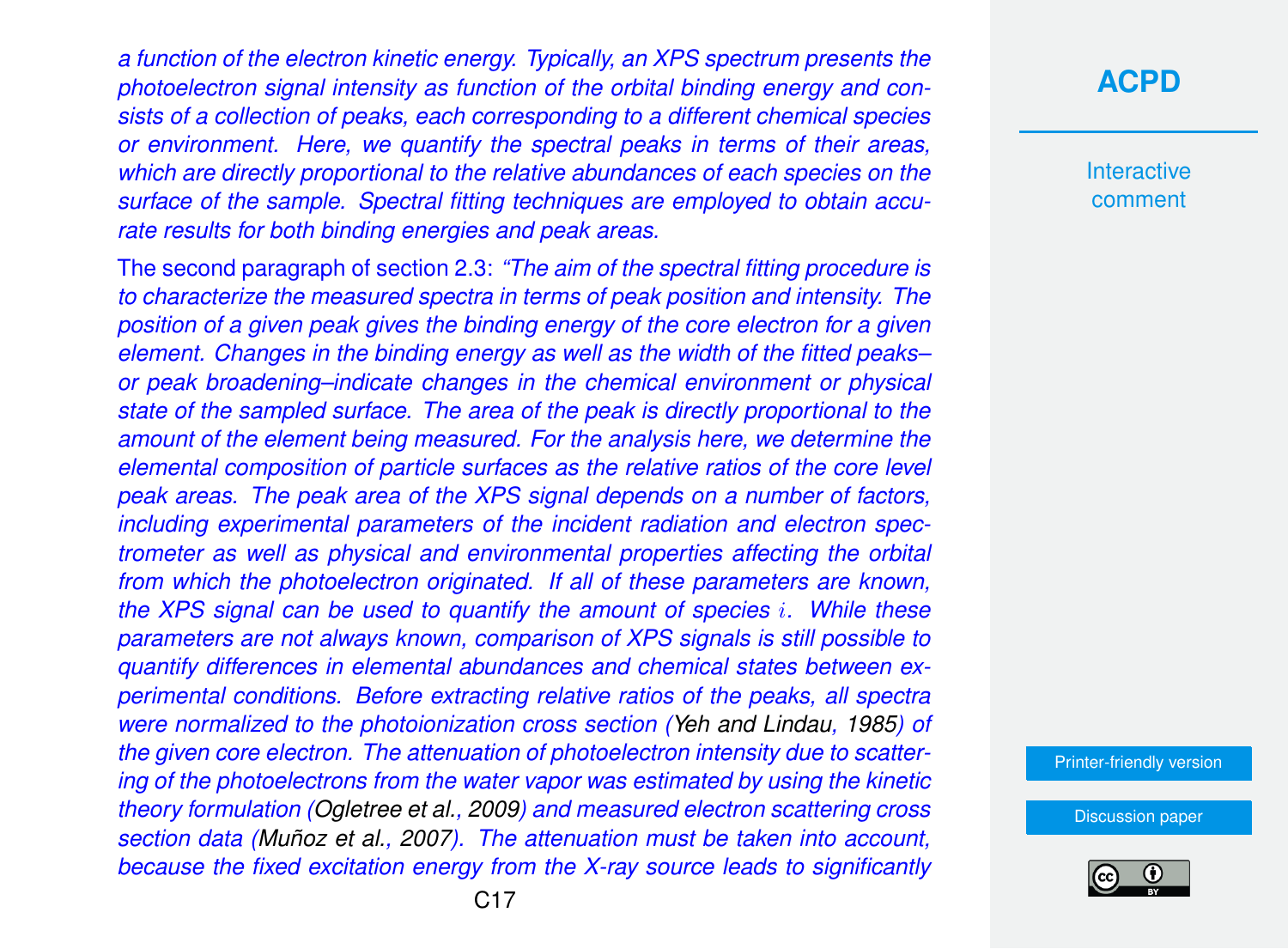*different kinetic energies of the emitted photoelectrons and consequently different mean free paths in the vapor environment."*

3. "2.3 Data Analysis" – the peak fitting is described carefully but it is not clear to me how much the peak shape is derived from first principles and how much is empirical. If the shape of these peaks is not physically meaningful, less emphasis could be placed on justifying the process of fitting. Where there is a meaningful connection between the equation and the data, this could be emphasized.

Yes, the peak shape is derived from first principles. Photoelectrons experience a lifetime broadening effect from the uncertainty principle due to the lifetime of the core-hole created by an incident photon. This broadening is represented by a Lorentzian shape. The peak shape is also affected by measurement uncertainties that are best represented with a Gaussian shape. Together, these two broadening effects are represented with a Voigt function, or the convolution of a Lorentzian and a Gaussian [\(Jain et al.,](#page-23-0) [2018\)](#page-23-0).

We have clarified these aspects in the revised manuscript and moved some of the more technical discussion of the peak fitting process to section S1 of the supplement.

4. Line 163 – "after calibrating . . . as described earlier" – this sentence is not needed, especially at the top of the paragraph

We have removed "as described earlier" from the sentence.

5. Lines 164-165 – parameters like signal-to-noise and error bars on the fits – the omission of which I feel are a major detriment to the paper – should be included in a table somewhere, or in the supplement.

We give uncertainty estimates from the Monte Carlo analysis for the binding energy, peak area, Lorenzian FWHM, Gaussian FWHM, total FWHM, and asymmetry parameter in the tables in section S1 of the supplement. These parameters

# **[ACPD](https://acp.copernicus.org/preprints/)**

**Interactive** comment

[Printer-friendly version](https://acp.copernicus.org/preprints/acp-2020-330/acp-2020-330-AC1-print.pdf)

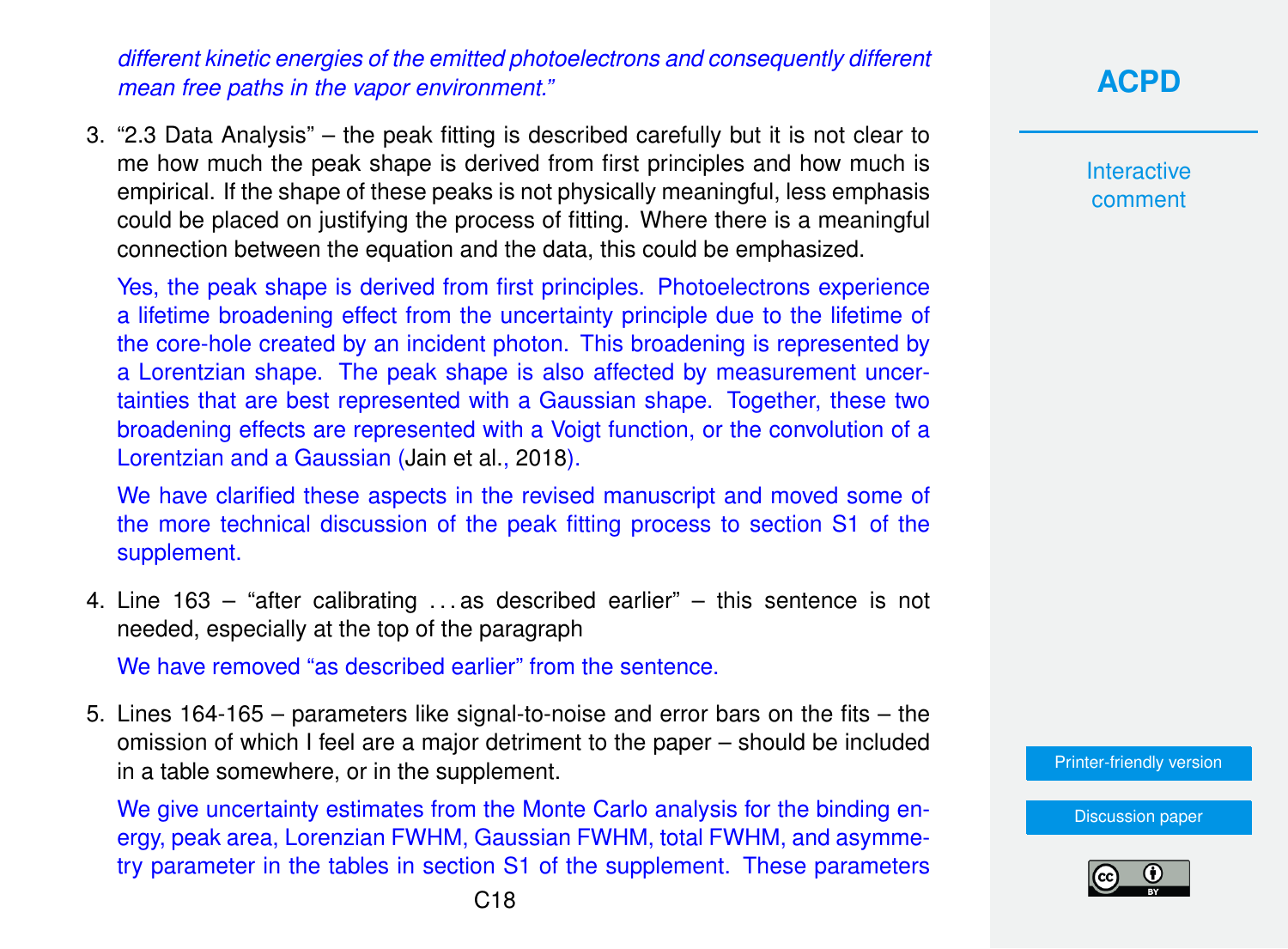give quantification of the quality of the fits. We do not consider that calculating the exact signal-to-noise ratios will provide more information on the fit quality than what can be immediately assessed from the spectra shown in Figs. 1–2 and 5–8.

6. Lines 192-195 and lines 209-211– How does drying the aerosol influence the crystal form significantly? This is one important way in which the aerosol measurement may prove different from the non-aerosolized measurements. In keeping with what I believe is the major shortcoming of this manuscript, this connection between your work and the aerosol in the atmosphere is important to discuss in a location and/or under a heading where the reader can find it easily.

Results of our study show that the aerosol particle samples investigated have more complex morphology than the simple single crystal surfaces previously studied by XPS. Several previous studies have observed that the process of drying an aerosol can indeed affect its crystalline form. For example, studies of NaCl aerosol particles generated from drying of aqueous droplets have inferred a non-crystalline structure with pores or pockets that trap liquid water [\(Weis and](#page-25-0) [Ewing,](#page-25-0) [1999;](#page-25-0) [Darr et al.,](#page-22-0) [2014;](#page-22-0) [Braun and Krieger,](#page-22-0) [2001\)](#page-22-0). This is explained by the presence of liquid water detected below the deliquescence relative humidity but at much higher RH than in our study. Furthermore, the morphology of NaCl particles expressed via the shape factor has been shown to be controlled by the drying rate [\(Wang et al.,](#page-25-0) [2010\)](#page-25-0). A recent study [\(Archer et al.,](#page-21-0) [2020\)](#page-21-0) has explained the morphology of particles formed from drying of a colloid as a competition between diffusion of solute in solution versus loss of solvent, with higher solvent loss rate compared to solute diffusivity leading to more complex morphologies. For atmospheric samples, microscopy studies on sea salt particles has shown them to have complex morphologies (e.g. [Cheng et al.,](#page-22-0) [1988\)](#page-22-0), similarly to what was found for the laboratory generated aerosol samples in the present study.

Atmospheric aerosols are likely to undergo drying and humidification cycles under a wide range of conditions and thus to exhibit a range of morphologies re-

# **[ACPD](https://acp.copernicus.org/preprints/)**

Interactive comment

[Printer-friendly version](https://acp.copernicus.org/preprints/acp-2020-330/acp-2020-330-AC1-print.pdf)

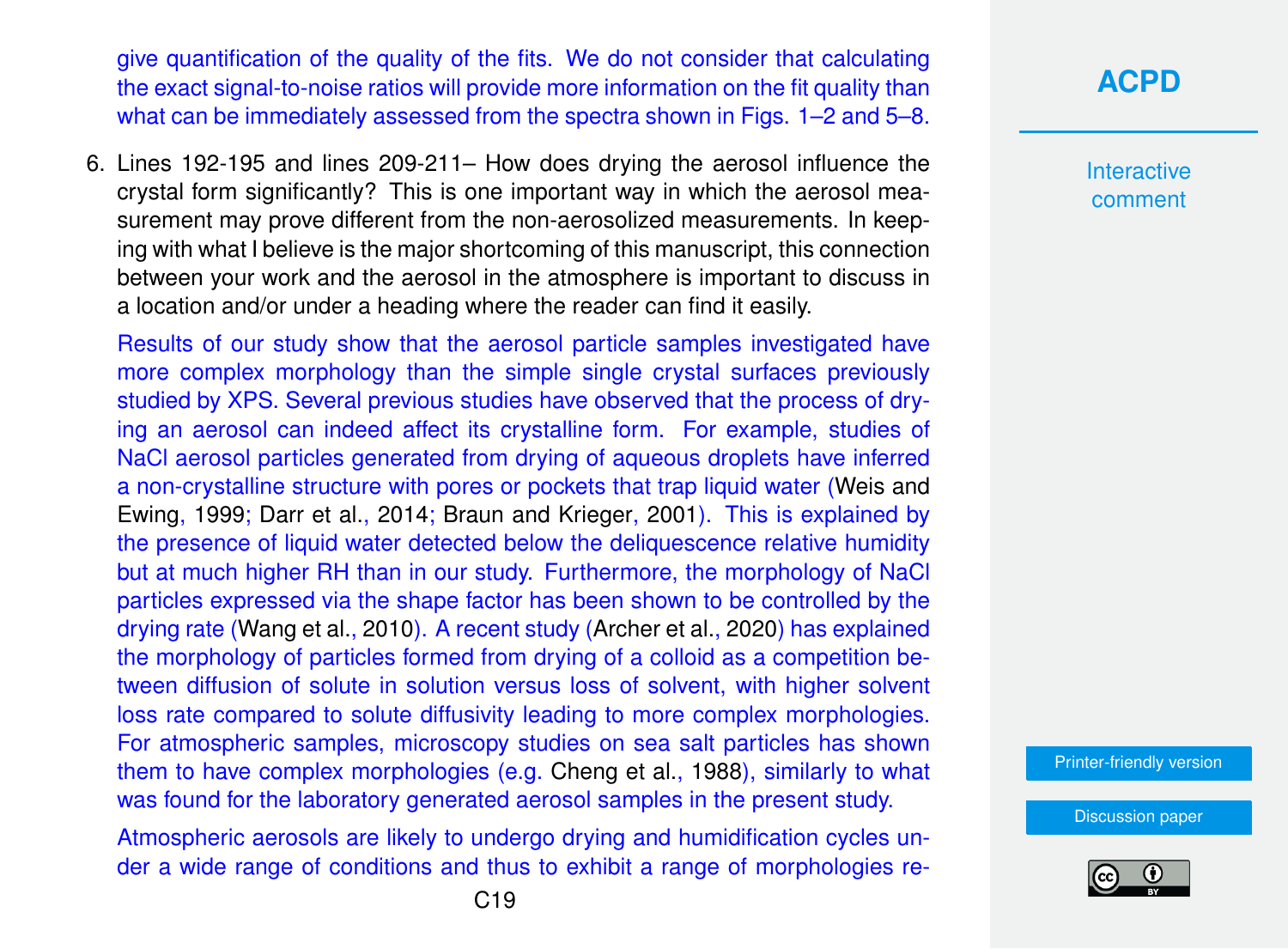lated to drying. Our measurements on aerosol particle samples generated from nebulization and subsequent dessication are therefore expected to much more closely represent the morphologies of atmopsheric aerosols, compared to the simple uniform morphologies of single-crystal samples.

We have added this discussion to Section 3.1 in the manuscript.

7. Lines 229-235 – the length of these statements could be reduced significantly.

We have tried to simplify and clarify this section. It was not possible to reduce the length significantly at the same time.

"To quantify the attenuation of the photoelectron signal, we use an exponential decay function  $I_n=I^0_ne^{-x/\lambda_n},$  where  $I_n$  is the attenuated intensity of peak  $n,I^0_n$  is the corresponding unattenuated intensity,  $x$  is depth into the sample from where the signal originates, and  $\lambda_n$  the energy-dependent inelastic mean free path of photoelectrons contributing to peak  $n$ . The depth of origin can be expressed as  $x = \frac{\lambda_1 \lambda_2}{\lambda_1 - \lambda_2}$  $\frac{\lambda_1\lambda_2}{\lambda_1-\lambda_2}\ln R$ , where  $R=\frac{I_1I_2^0}{I_2I_1^0}$  is the relative ratio of attenuated and unattenuated signals from two separate peaks  $n = 1, 2$ . We here use the total integrated peak areas to represent signal intensities. In our experiments, the unattenuated signal ratio (measured without water vapor) for Na 1s and Cl 2p is  $I^0_{\mathsf{Na}}/I^0_{\mathsf{Cl}}=0.9.$ With this, from the corresponding signal ratios at elevated humidities, the simple attenuation model gives depths of photoelectron origin (or water layer thickness) of approximately 14 and 4 Å for 6.3 and 16% RH, respectively. This is much more than the previous observations of 2.4 Å by [Cabrera-Sanfelix et al.](#page-22-0) [\(2007\)](#page-22-0) and also counterintuitive as it would mean decreasing layer thickness with increasing RH."

8. Lines 242-245 – does curvature of the impacted particles resting on the substrate change the signal intensity corresponding to surface adsorption by virtue of the tilted angle of the sides of the particles? This is true of e.g. microscopy studies of impacted particles.

# **[ACPD](https://acp.copernicus.org/preprints/)**

Interactive comment

[Printer-friendly version](https://acp.copernicus.org/preprints/acp-2020-330/acp-2020-330-AC1-print.pdf)

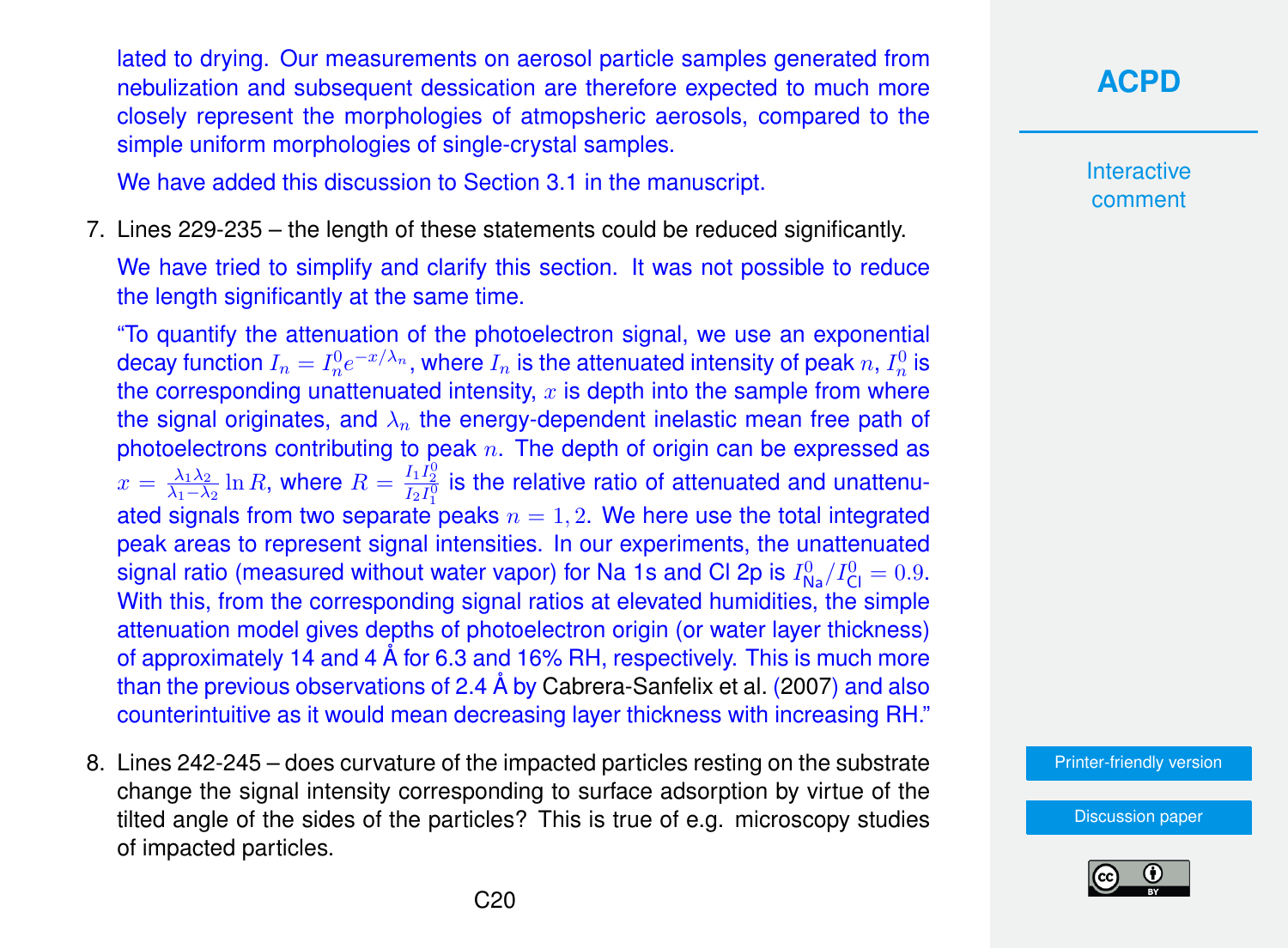This is an interesting question. Given that we are here studying an ensemble of submicron particles using an X-ray beam with a 10 mm spot size, we do not expect to see an effect from the curvature of individual particles on the measured photoelectron signal intensities in these experiments. Since our analysis is based on peak area ratios, any effect would not impact the conclusions of this work.

9. Lines 261-262 – specifically, how?

We agree this paragraph was poorly formulated. We have rephrased lines 258– 62 in the original manuscript to:

"Using XPS on free-flying sub-2 nm CsBr water clusters, [Hautala et al.](#page-23-0) [\(2017\)](#page-23-0) found that Br<sup>−</sup> ions were closer to the surface that their counter cations. This supports the interpretation of our present observations that pre-deliquescent water adsorption enhances chloride relative to sodium in the aerosol surface layer. The presence of halide ions, especially Cl<sup>−</sup> and Br<sup>−</sup>, at the air-water interface has been connected to increased photochemical activity (e.g. [George and Ab](#page-23-0)[batt,](#page-23-0) [2010,](#page-23-0) and references therein). The mobilization of ions can lead to release of gaseous halogen compounds from sea salt aerosol due to reactions in the aqueous phase [\(Mozurkewich,](#page-23-0) [1995;](#page-23-0) [Vogt et al.,](#page-25-0) [1996;](#page-25-0) [Kerminen et al.,](#page-23-0) [1998;](#page-23-0) [Keene et al.,](#page-23-0) [1999\)](#page-23-0). In the atmosphere, formation of solvated halogen ions even at very dry conditions via similar pre-deliquescent adsorption of water onto the surfaces of sea salt aerosol as seen for laboratory generated aerosol in this work could therefore have significant implications for the halogen cycle, including ozone chemistry in the polar regions [\(Simpson et al.,](#page-24-0) [2007\)](#page-24-0)."

10. Figure 4 – the "COOH:COOH" looks very redundant here.

We are not entirely sure what is meant here. The notation C**OO**H:**C**OOH where the oxygen and carbon atoms, respectively, are highlighted in boldface, refers to the ratios of the O 1s to C 1s peak areas from the carboxyl groups of malonic acid. We agree that the boldface emphasis may unfortunately not be easy to **[ACPD](https://acp.copernicus.org/preprints/)**

**Interactive** comment

[Printer-friendly version](https://acp.copernicus.org/preprints/acp-2020-330/acp-2020-330-AC1-print.pdf)

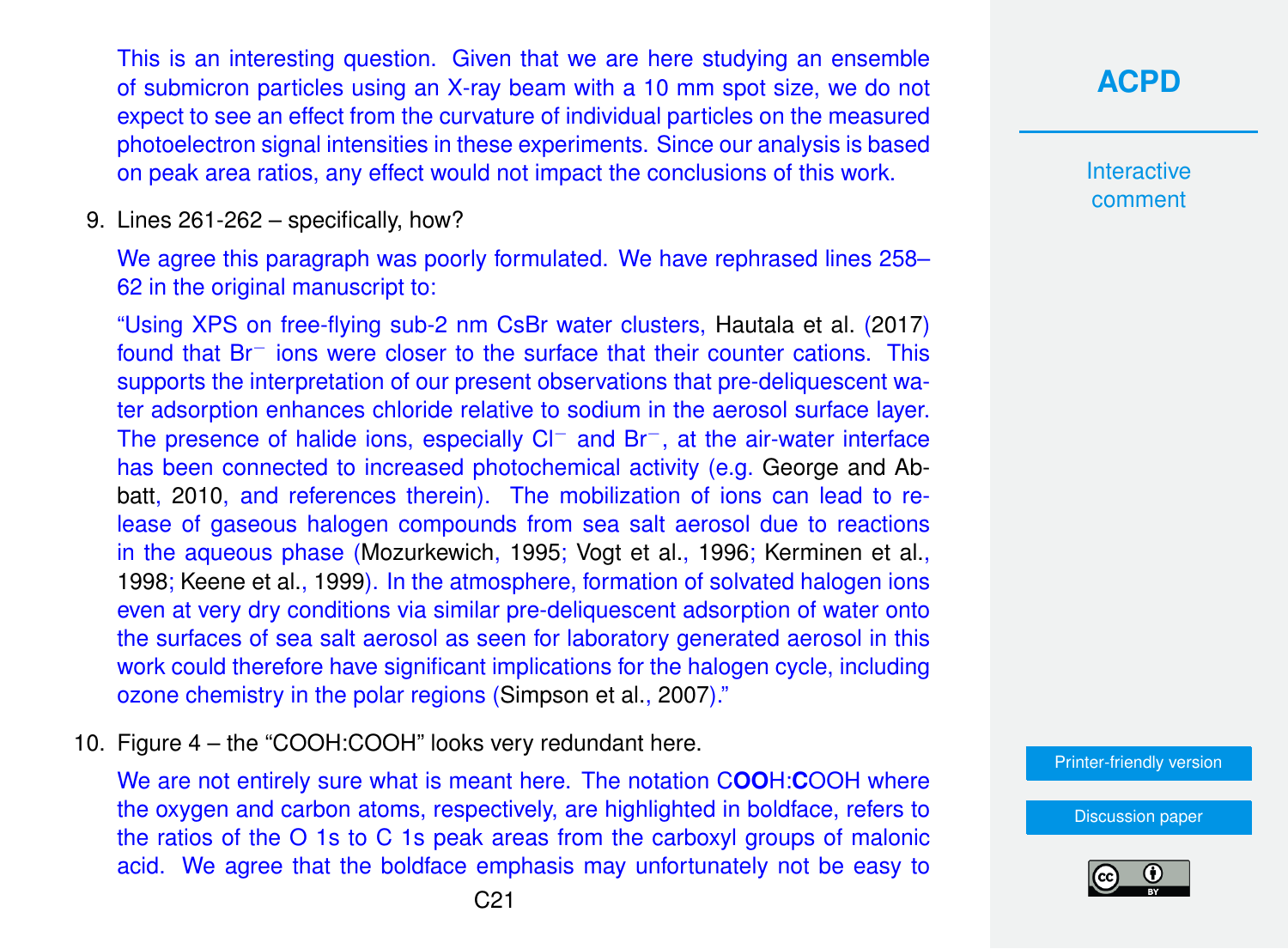<span id="page-21-0"></span>read, however, we have tried to clarify this point in the caption of Fig. 4 and in the main text of the revised manuscript. We have also taken the opportunity to streamline the legend and trace labels in the figure.

11. Lines 292-294, 301, and 303 – could these statements have come sooner in the section/paragraph?

We have rewritten these paragraphs in accordance with the reviewer's second major comment.

12. Line 313 – please define "DP1" and "DP2"

We have clarified that these are the decomposition peaks observed by [Ferreira Jr.](#page-22-0) [et al.](#page-22-0) [\(2017\)](#page-22-0).

"The decomposition peaks DP1 and DP2 observed by [Ferreira Jr. et al.](#page-22-0) [\(2017\)](#page-22-0) were included in the fit for 0% RH (UHV), where a good fit could not be produced without their inclusion."

13. Figure 8 – the peaks are very close together. It would be helpful to see a 95% confidence interval of the peak, or similar.

The binding energy uncertainties for each peak are now included in Tables S1–S8 in the supplement.

#### **References**

### **References**

Archer, J., Walker, J., Gregson, F. K. A., Hardy, D. A., and Reid, J. P.: Drying Kinetics and Particle Formation from Dilute Colloidal Suspensions in Aerosol Droplets, Langmuir, pp. acs.langmuir.0c01 830–49, 2020.

**[ACPD](https://acp.copernicus.org/preprints/)**

**Interactive** comment

[Printer-friendly version](https://acp.copernicus.org/preprints/acp-2020-330/acp-2020-330-AC1-print.pdf)

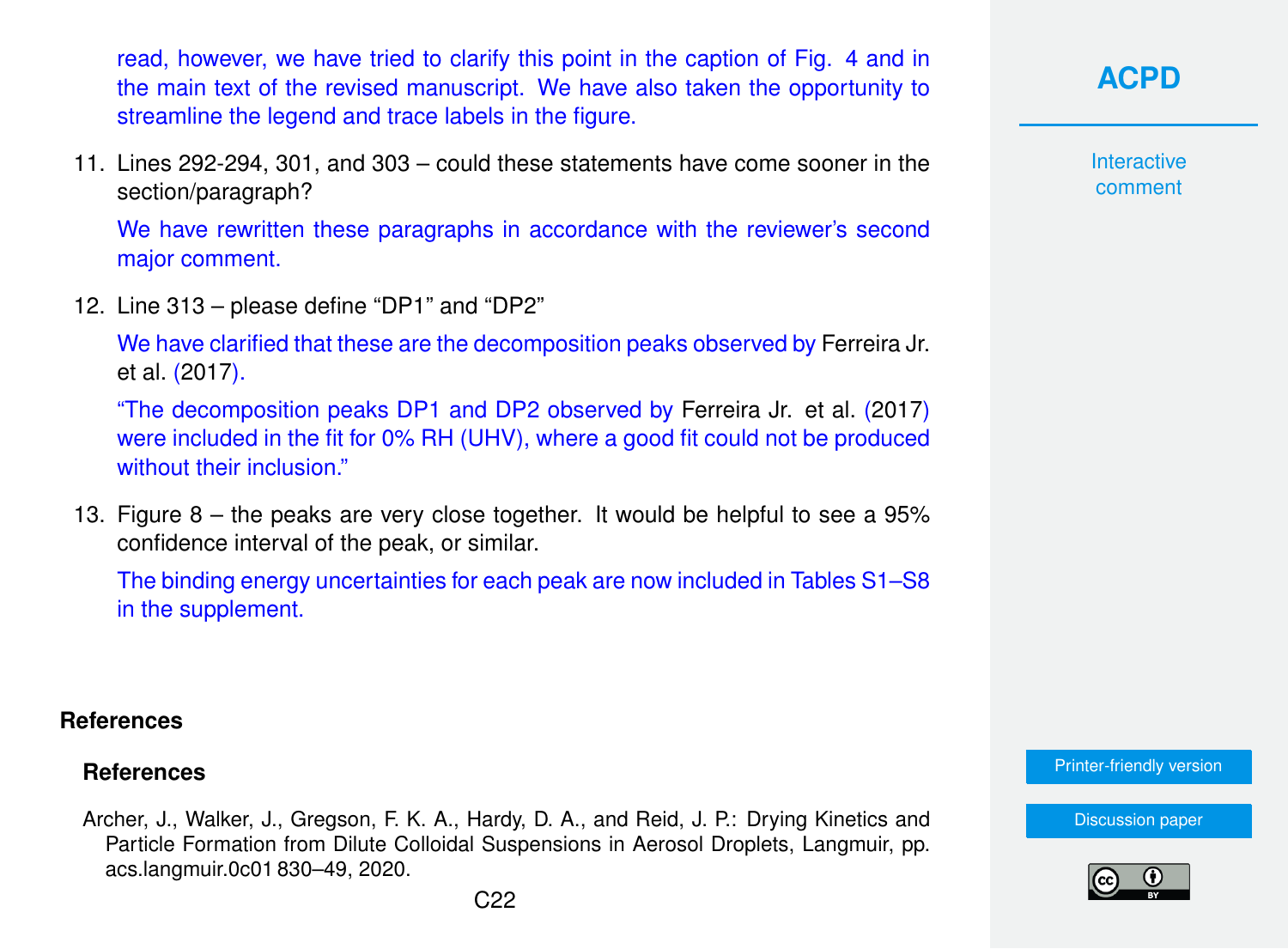- <span id="page-22-0"></span>Axnanda, S., Scheele, M., Crumlin, E., Mao, B., Chang, R., Rani, S., Faiz, M., Wang, S., Alivisatos, A. P., and Liu, Z.: Direct Work Function Measurement by Gas Phase Photoelectron Spectroscopy and Its Application on PbS Nanoparticles, Nano Letters, 13, 6176– 6182, 2013.
- Braun, C. and Krieger, U. K.: Two-dimensional angular light-scattering in aqueous NaCl single aerosol particles during deliquescence and efflorescence, Optics Express, 8, 314– 8, 2001.
- Braun, R. A., Dadashazar, H., MacDonald, A. B., Aldhaif, A. M., Maudlin, L. C., Crosbie, E., Aghdam, M. A., Hossein Mardi, A., and Sorooshian, A.: Impact of Wildfire Emissions on Chloride and Bromide Depletion in Marine Aerosol Particles, Environmental Science & Technology, 51, 9013–9021, 2017.
- Bzdek, B. R., Reid, J. P., Malila, J., and Prisle, N. L.: The surface tension of surfactantcontaining, finite volume droplets, Proceedings of the National Academy of Sciences, 117, 8335–8343, 2020.
- Cabrera-Sanfelix, P., Sanchez Portal, D., Verdaguer, A., Darling, G. R., Salmeron, M., and Arnau, A.: Spontaneous Emergence of Cl -Anions from NaCl(100) at Low Relative Humidity, The Journal of Physical Chemistry C, 111, 8000–8004, 2007.
- Cheng, R. J., Blanchard, D. C., and Cipriano, R. J.: The formation of hollow sea-salt particles from the evaporation of drops of seawater, Atmospheric Research, 22, 15–25, 1988.
- Cosman, L. M., Knopf, D. A., and Bertram, A. K.:  $N_2O_5$  Reactive Uptake on Aqueous Sulfuric Acid Solutions Coated with Branched and Straight-Chain Insoluble Organic Surfactants, The Journal of Physical Chemistry A, 112, 2386–2396, 2008.
- Darr, J. P., Davis, S. Q., Kohno, Y., McKenna, K., and Morales, P.: Morphological effects on the hygroscopic properties of sodium chloride–sodium sulfate aerosols, Journal of Aerosol Science, 77, 158–167, 2014.
- Donaldson, D. J. and Valsaraj, K. T.: Adsorption and Reaction of Trace Gas-Phase Organic Compounds on Atmospheric Water Film Surfaces: A Critical Review, Environmental Science & Technology, 44, 865–873, 2010.
- Enami, S., Hoffmann, M. R., and Colussi, A. J.: Proton Availability at the Air/Water Interface, The Journal of Physical Chemistry Letters, 1, 1599–1604, 2010.
- Ferreira Jr., J. M., Trindade, G. F., Tshulu, R., Watts, J. F., and Baker, M. A.: Dicarboxylic acids analysed by x-ray photoelectron spectroscopy, Part I - propanedioic acid anhydrous, Surface Science Spectra, 24, 011 101–8, 2017.

**[ACPD](https://acp.copernicus.org/preprints/)**

**Interactive** comment

[Printer-friendly version](https://acp.copernicus.org/preprints/acp-2020-330/acp-2020-330-AC1-print.pdf)

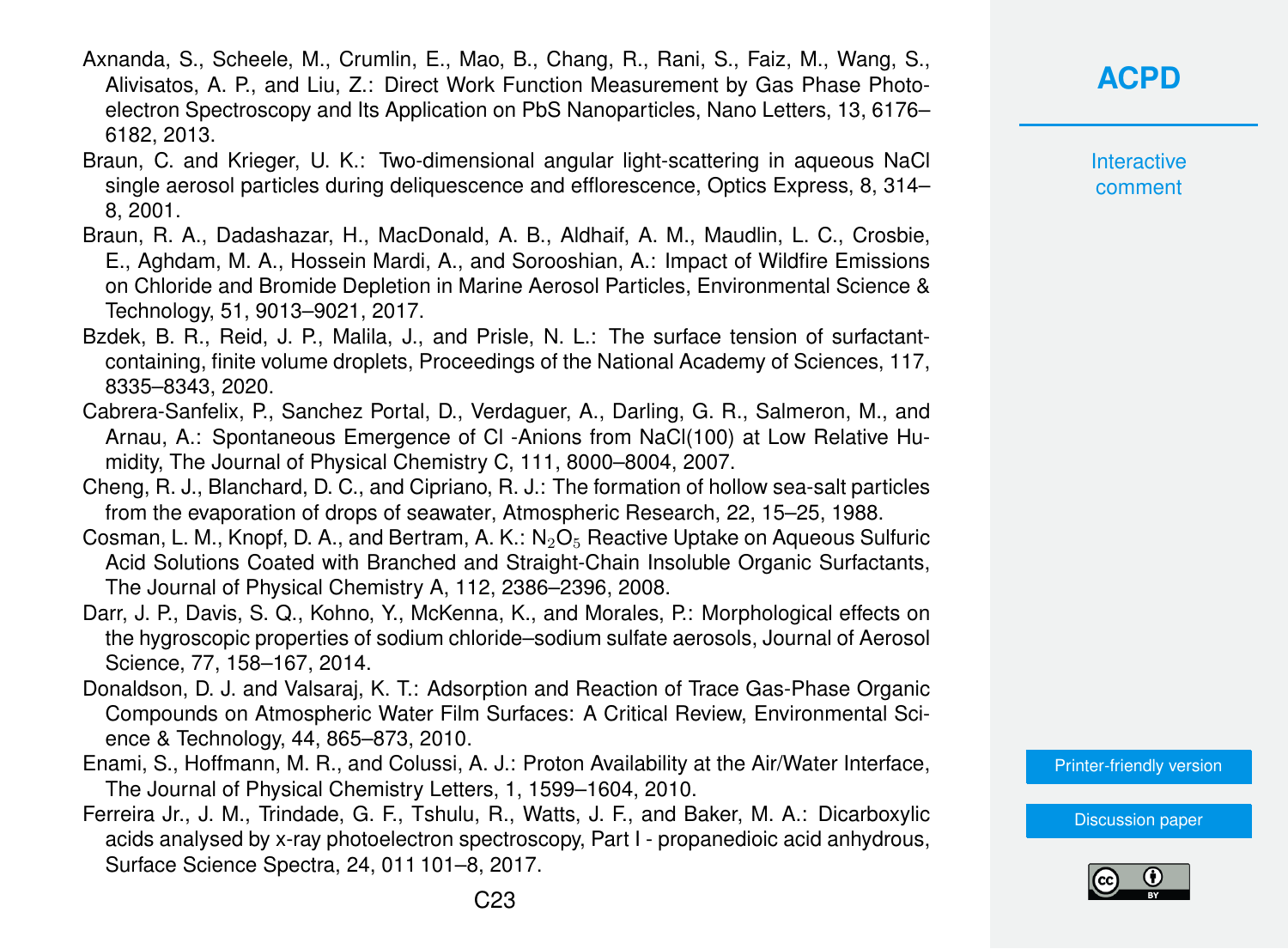- <span id="page-23-0"></span>George, I. J. and Abbatt, J. P. D.: Heterogeneous oxidation of atmospheric aerosolparticles by gas-phase radicals, Nature Publishing Group, 2, 713–722, 2010.
- Hautala, L., Jänkälä, K., Mikkelä, M.-H., Turunen, P., Prisle, N. L., Patanen, M., Tchaplyguine, M., and Huttula, M.: Probing RbBr solvation in freestanding sub-2 nm water clusters, Physical Chemistry Chemical Physics, 19, 25 158–25 167, 2017.
- Hüfner, S.: Photoelectron Spectroscopy, Advanced Texts in Physics, Springer Berlin Heidelberg, Berlin, Heidelberg, 2003.
- Jain, V., Biesinger, M. C., and Linford, M. R.: The Gaussian-Lorentzian Sum, Product, and Convolution (Voigt) functions in the context of peak fitting X-ray photoelectron spectroscopy (XPS) narrow scans, Applied Surface Science, 447, 548–553, 2018.
- Keene, W. C., Khalil, M. A. K., Erickson III, D. J., McCulloch, A., Graedel, T. E., Lobert, J. M., Aucott, M. L., Gong, S. L., Harper, D. B., Kleiman, G., Midgley, P., Moore, R. M., Seuzaret, C., Sturges, W. T., Benkovitz, C. M., Koropalov, V., Barrie, L. A., and Li, Y. F.: Composite global emissions of reactive chlorine from anthropogenic and natural sources: Reactive Chlorine Emissions Inventory, Journal of Geophysical Research, 104, 8429–8440, 1999.
- Kerminen, V.-M., Teinilä, K., Hillamo, R., and Pakkanen, T.: Substitution of chloride in seasalt particles by inorganic and organic anions, Journal of Aerosol Science, 29, 929–942, 1998.
- Knopf, D. A. and Forrester, S. M.: Freezing of Water and Aqueous NaCl Droplets Coated by Organic Monolayers as a Function of Surfactant Properties and Water Activity, The Journal of Physical Chemistry A, 115, 5579–5591, 2011.
- Kwamena, N. O. A., Buajarern, J., and Reid, J. P.: Equilibrium Morphology of Mixed Organic/Inorganic/Aqueous Aerosol Droplets: Investigating the Effect of Relative Humidity and Surfactants, The Journal of Physical Chemistry A, 114, 5787–5795, 2010.
- McNeill, V. F.: Aqueous Organic Chemistry in the Atmosphere: Sources and Chemical Processing of Organic Aerosols, Environmental Science & Technology, 49, 1237–1244, 2015.
- Miñambres, L., Méndez, E., Sánchez, M. N., Castaño, F., and Basterretxea, F. J.: The effect of low solubility organic acids on the hygroscopicity of sodium halide aerosols, Atmospheric Chemistry and Physics, 14, 11 409–11 425, 2014.
- Mozurkewich, M.: Mechanisms for the release of halogens from sea-salt particles by free radical reactions, Journal of Geophysical Research, 100, 14 199–9, 1995.
- Muñoz, A., Oller, J. C., Blanco, F., Gorfinkiel, J. D., Limão-Vieira, P., and García, G.: Electronscattering cross sections and stopping powers in H2O, Physical Review A, 76, 707–7,

### **[ACPD](https://acp.copernicus.org/preprints/)**

**Interactive** comment

[Printer-friendly version](https://acp.copernicus.org/preprints/acp-2020-330/acp-2020-330-AC1-print.pdf)

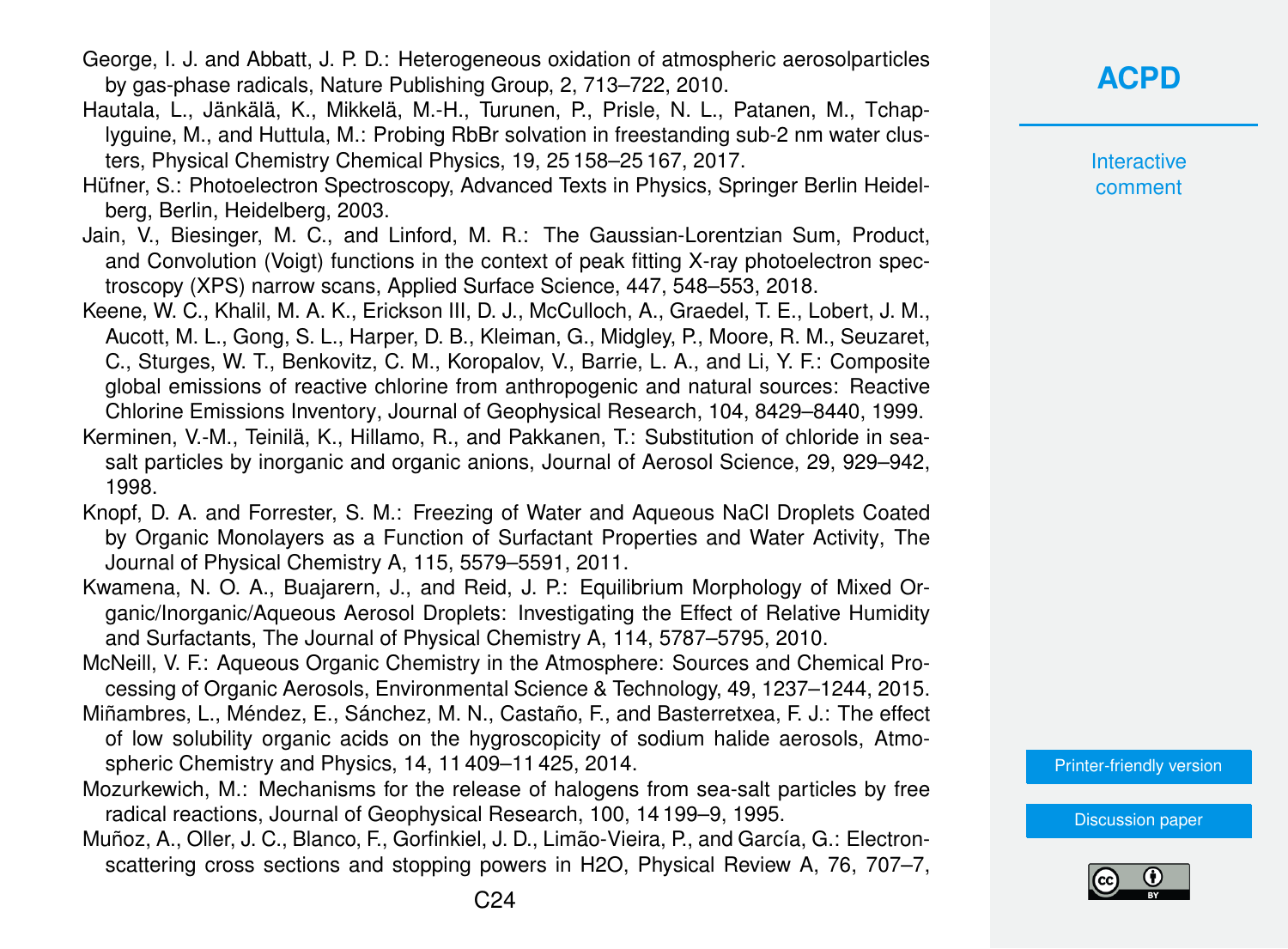2007.

- <span id="page-24-0"></span>Ogletree, D. F., Bluhm, H., Hebenstreit, E. L. D., and Salmeron, M.: Photoelectron spectroscopy under ambient pressure and temperature conditions, Nuclear Instruments and Methods in Physics Research Section A: Accelerators, Spectrometers, Detectors and Associated Equipment, 601, 151–160, 2009.
- Ovadnevaite, J., Zuend, A., Laaksonen, A., Sanchez, K. J., Roberts, G., Ceburnis, D., Decesari, S., Rinaldi, M., Hodas, N., Facchini, M. C., Seinfeld, J. H., and O' Dowd, C.: Surface tension prevails over solute effect in organic-influenced cloud droplet activation, Nature, 546, 637–641, 2017.
- Park, S.-C., Burden, D. K., and Nathanson, G. M.: Surfactant Control of Gas Transport and Reactions at the Surface of Sulfuric Acid, Accounts of Chemical Research, 42, 379–387, 2009.
- Perkins, R. J., Vazquez de Vasquez, M. G., Beasley, E. E., Hill, T. C. J., Stone, E. A., Allen, H. C., and DeMott, P. J.: Relating Structure and Ice Nucleation of Mixed Surfactant Systems Relevant to Sea Spray Aerosol, The Journal of Physical Chemistry A, p. acs.jpca.0c05849, 2020.
- Prisle, N. L., Engelhart, G. J., Bilde, M., and Donahue, N. M.: Humidity influence on gasparticle phase partitioning of  $\alpha$ -pinene +  $\Omega_3$  secondary organic aerosol, Geophysical Research Letters, 37, L01 802, 2010a.
- Prisle, N. L., Raatikainen, T., Laaksonen, A., and Bilde, M.: Surfactants in cloud droplet activation: mixed organic-inorganic particles, Atmospheric Chemistry and Physics, 10, 5663–5683, 2010b.
- Roy, S., Diveky, M. E., and Signorell, R.: Mass Accommodation Coefficients of Water on Organics from Complementary Photoacoustic and Light Scattering Measurements on Laser-Trapped Droplets, The Journal of Physical Chemistry C, 124, 2481–2489, 2020.
- Sareen, N., Schwier, A. N., Lathem, T. L., Nenes, A., and McNeill, V. F.: Surfactants from the gas phase may promote cloud droplet formation, Proceedings of the National Academy of Sciences, 110, 2723–2728, 2013.
- Shulman, M. L., Jacobson, M. C., Charlson, R. J., Synovec, R. E., and Young, T. E.: Dissolution behavior and surface tension effects of organic compounds in nucleating cloud droplets, Geophysical Research Letters, 23, 277–280, 1996.
- Simpson, W. R., von Glasow, R., Riedel, K., Anderson, P., ARIYA, P., Bottenheim, J., Burrows, J., Carpenter, L. J., Frieß, U., Goodsite, M. E., Heard, D., Hutterli, M., Jacobi, H. W.,

# **[ACPD](https://acp.copernicus.org/preprints/)**

**Interactive** comment

[Printer-friendly version](https://acp.copernicus.org/preprints/acp-2020-330/acp-2020-330-AC1-print.pdf)